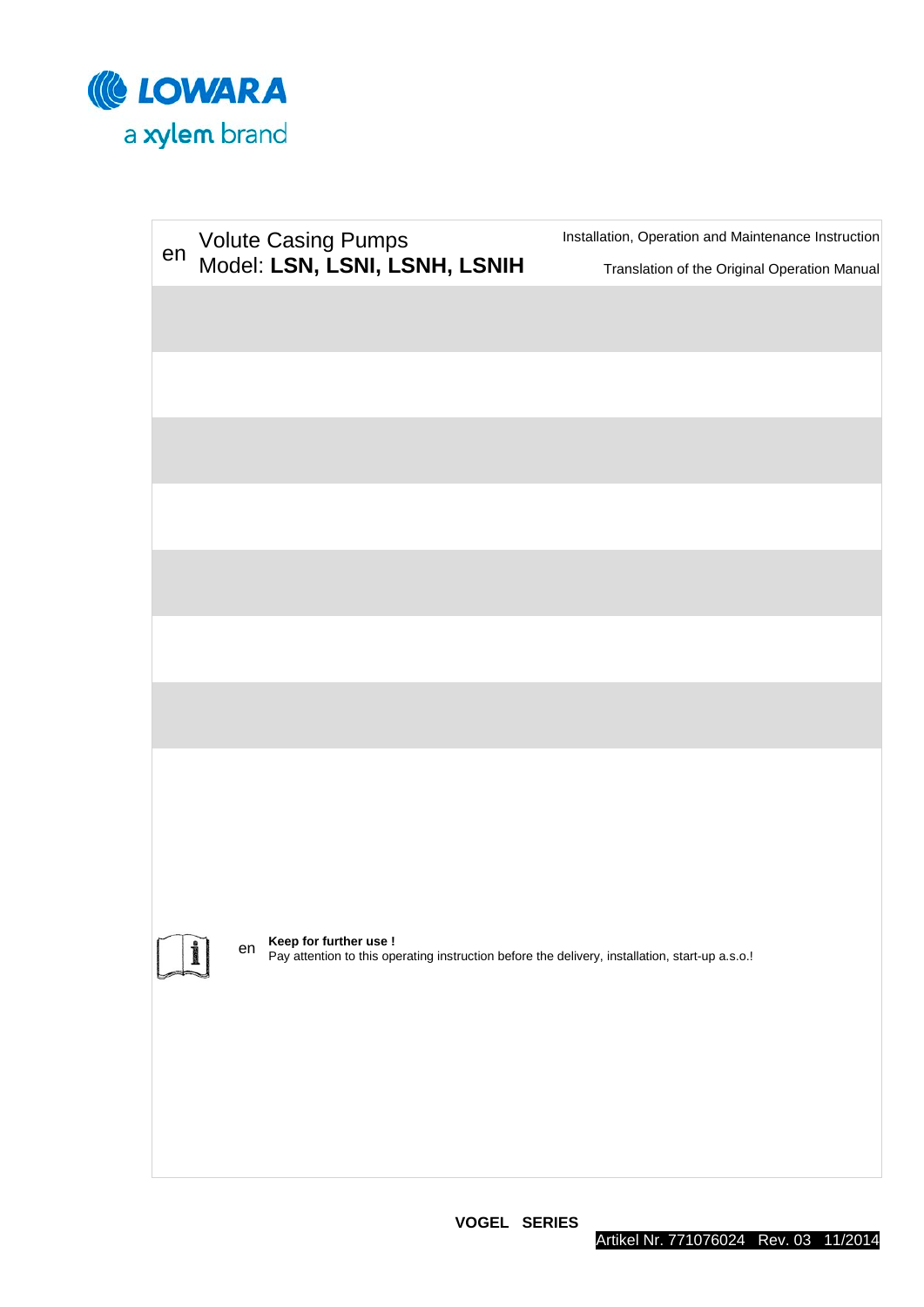#### **Xylem Service Austria GmbH**

Ernst Vogel-Straße 2 A-2000 Stockerau Telefon: +43 (0) 2266 / 604 Fax: +43 (0) 2266 / 65311 E-Mail: <u>[info.austria@xyleminc.com](mailto:info.austria@xyleminc.com)</u> Internet: [www.xylemaustria.com](http://www.xylemaustria.com/)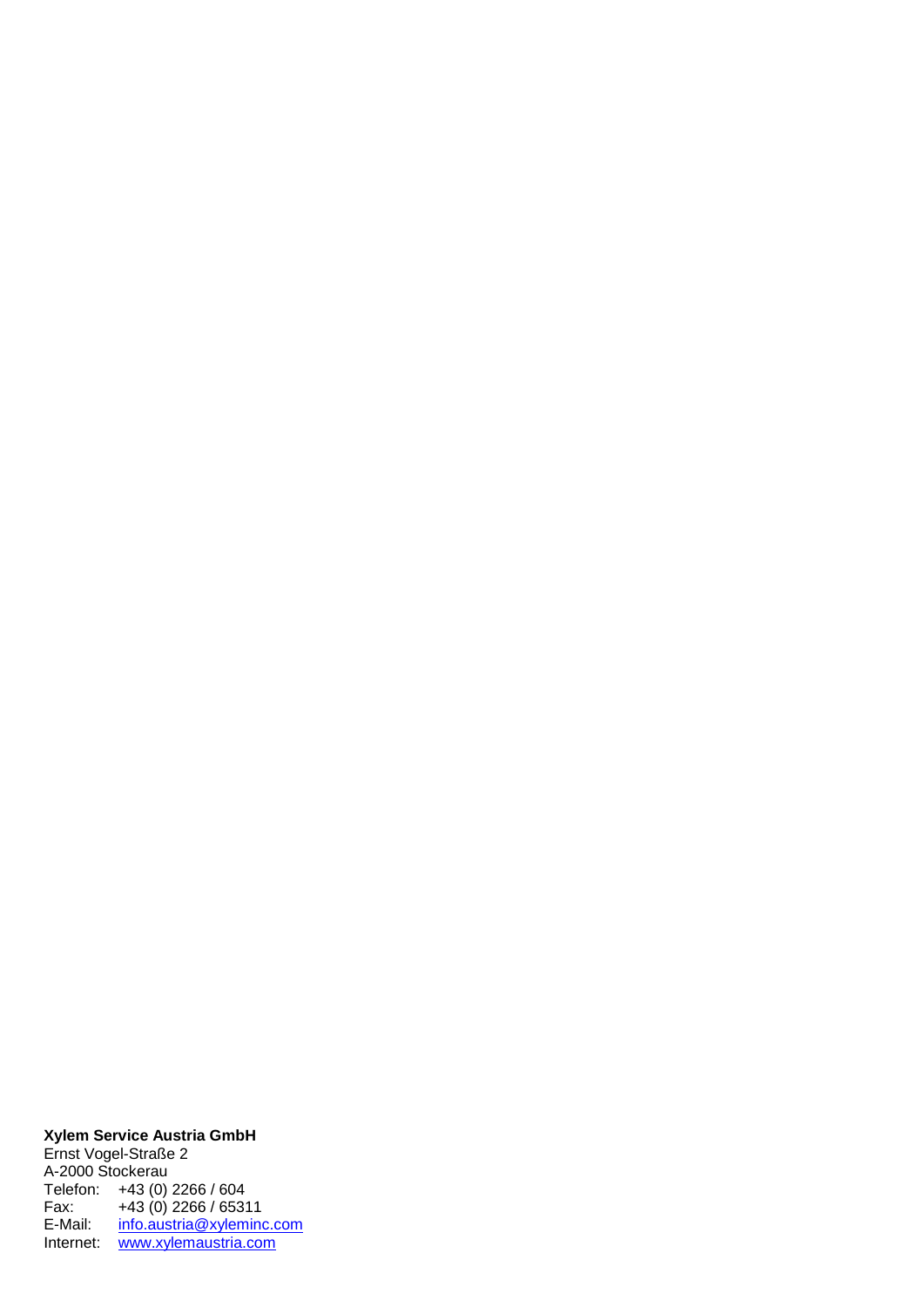| <b>TABLE of CONTENTS</b> |  |
|--------------------------|--|
|--------------------------|--|

| ATEX-Label (only for pumps in compliance with                                                                                                                                                                                                            |  |  |  |  |  |  |
|----------------------------------------------------------------------------------------------------------------------------------------------------------------------------------------------------------------------------------------------------------|--|--|--|--|--|--|
|                                                                                                                                                                                                                                                          |  |  |  |  |  |  |
|                                                                                                                                                                                                                                                          |  |  |  |  |  |  |
|                                                                                                                                                                                                                                                          |  |  |  |  |  |  |
| 2.1 Marking of References in the Operating<br>2.2 Dangers of non-observance of the Safety<br>2.3 Safety Instructions for the Operator / Worker  4<br>2.4 Safety Instructions for Maintenance, Inspections<br>2.5 Unauthorized Alteration and Spare Parts |  |  |  |  |  |  |
|                                                                                                                                                                                                                                                          |  |  |  |  |  |  |
| 3.4 Approximate Value for Sound Pressure Level 7<br>3.5 Permitted Nozzle Loads and Torques at the                                                                                                                                                        |  |  |  |  |  |  |
| 4. Transport, Handling, Storage  8                                                                                                                                                                                                                       |  |  |  |  |  |  |
|                                                                                                                                                                                                                                                          |  |  |  |  |  |  |
|                                                                                                                                                                                                                                                          |  |  |  |  |  |  |
| 5.2 Connection of Pipings to the Pump 9                                                                                                                                                                                                                  |  |  |  |  |  |  |

| 6. Start-up, Operation, Shut down 12              |  |
|---------------------------------------------------|--|
| 6.8 Storage / longer periods of non-operation  14 |  |
|                                                   |  |
| 7.4 Lubrication and Change of Lubricant 15        |  |
| 8. Dismantling and repair of pump16               |  |
| 8.3 Disassembly of Back Pull Out Assembly 16      |  |
| 9. Recommended Spare Parts, Spare Pumps  19       |  |
|                                                   |  |
| 10. Faults - Causes and Solutions 19              |  |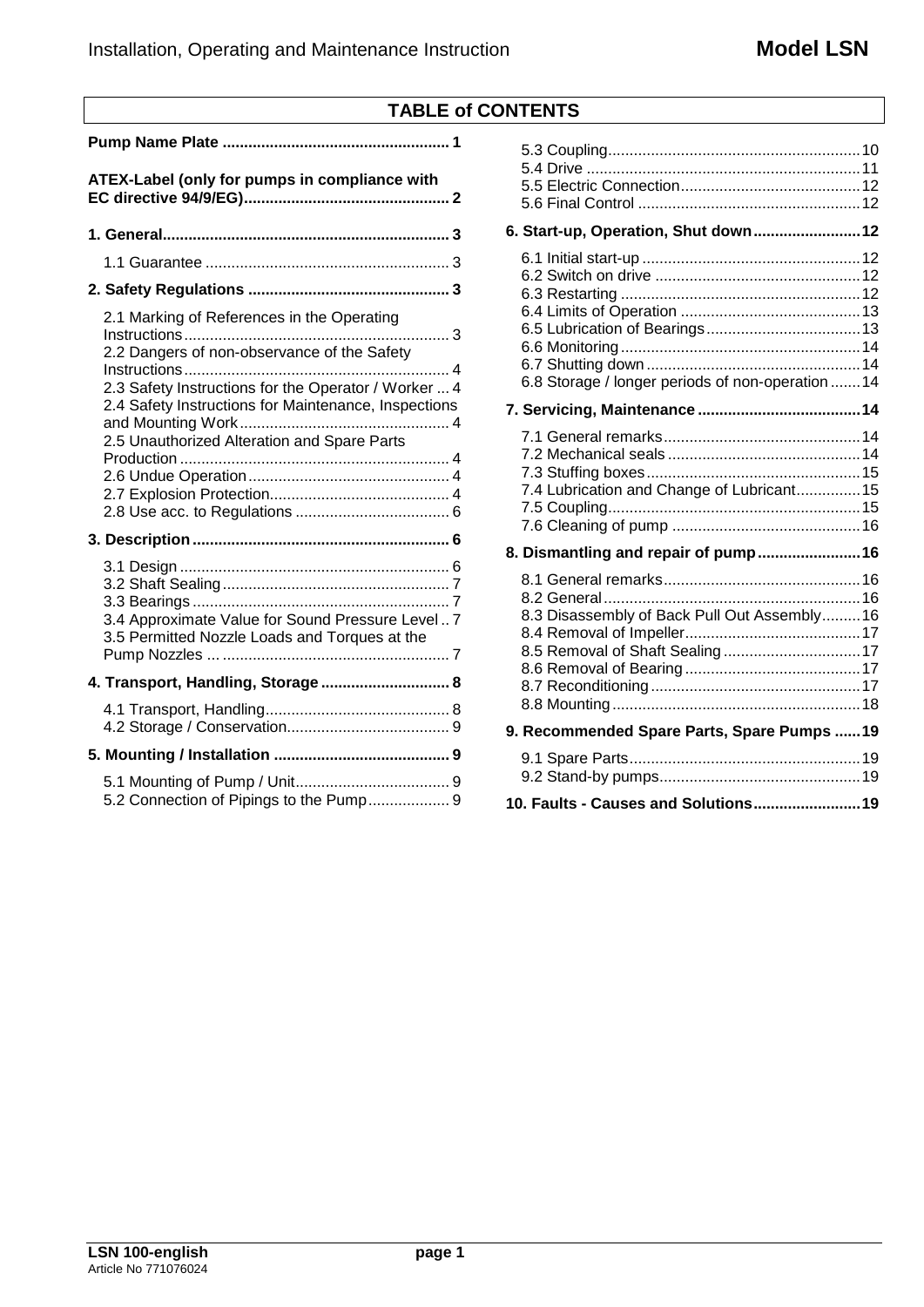# **Pump Name Plate**



Type \*) Type of pump

S/N \*) Serial number

Item No Customer related order number

- n Speed
- pmax Max. permitted casing-operation-pressure (=highest discharge pressure at the rated operating temperature to which the pump casing can be used).
- Q Rated capacity at the operating point<br>H Head (Energy head) at the operating
- H Head (Energy head) at the operating point<br>P Rated power at the operating point
- P Rated power at the operating point  $t_{\text{max}}$  Maximum permitted operating tem
- Maximum permitted operating temperature of pumped liquid
- $eff<sub>p</sub>$  [Efficiency](http://www.dict.cc/englisch-deutsch/efficiency.html)<br>Year Year of co
- Year Year of construction<br> $\varnothing$ <sub>F</sub> Impeller diameter. fu
- $\varnothing$ <sub>F</sub> Impeller diameter, full<br> $\varnothing$ <sub>T</sub> Impeller diameter, trim
- $\varnothing_{\text{T}}$  Impeller diameter, trimmed<br>MEI Minimum Efficiency Index o
- Minimum Efficiency Index of pump

\*) All details of design and materials are defined with this information. They must be stated on all inquiries to the manufacturer resp. orders of spare.

# **ATEX-Label (only for pumps in compliance with EC directive 94/9/EG)**



- CE Marking of compliance with the EC directive 94/9/EG
- Ex specific marking for explosion protection
- II Symbol for the appliance group<br>2G Symbol for the category
- Symbol for the category (2), explosive atmosphere due to gases, vapors or mist (G) c Symbol for used ignition protection (constructual safety "c")
- T1-T. Symbol for classification of the theoretically available range of the temperature classes data for temperature class refer to chapter<br>2.7.5; Data for maximum permitted 2.7.5; Data for maximum permitted temperature of pumped liquid refer to pump name plate, data sheet and / or order confirmation.

The conformity with the EC directive 94/9/EG "Appliances and Protection Systems for designated use in areas endangered to explosion" is declared by the issue of the EC-Declaration of Conformity and the attachment of the ATEX-label at the pump (bearing bracket). The ATEX-label is attached additionally to the pump name plate.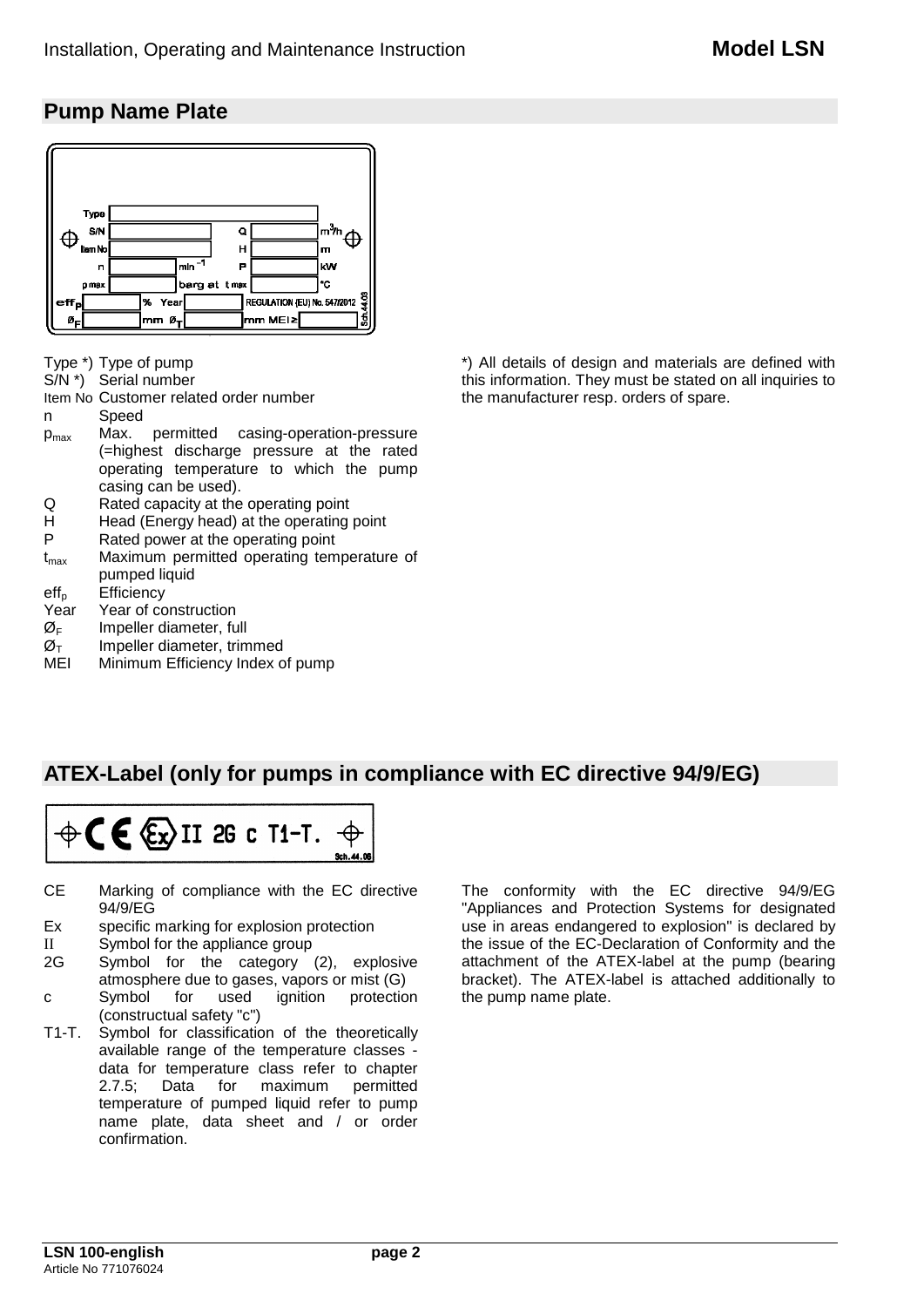# **1. General**

This product corresponds with the requirements of the Machine directive 2006/42/EG.

The staff employed on installation, operation, inspection and maintenance must be able to prove that they know about the relevant accident prevention regulations and that they are suitably qualified for this work. If the staff does not have the relevant knowledge, they should be provided with suitable instruction.

The operation safety of the delivered pump resp. unit (= pump with motor) can only be guaranteed on designated use according to the attached data sheet and / or order confirmation resp. chapter 6 "Start-up, Operation, Shut down".

The operator is responsible for following the instructions and complying with the safety instructions and requirements given in these Operating Instructions.

Smooth operation of the pump or pump unit can only be achieved if installation and maintenance are carried out carefully in accordance with the rules generally applied in the field of engineering and electrical engineering.

If not all the information can be found in these Operating Instructions, please contact us.

The manufacturer takes no responsibility for the pump or pump unit if the Operating Instructions are not followed.

These Operating Instructions should be kept in a safe place for future use.

If this pump or pump unit is handed on to any third party, it is essential that these Operating Instructions and the operating conditions and working limits given in the Confirmation of Order are also passed on in full. These Operating Instructions do not take into account all design details and variants nor all the possible

chance occurrences and events which might happen during installation, operation and maintenance.

We retain all copyright in these Operating Instructions; they are intended only for personal use by the owner of the pump or the pump unit. The Operating Instructions contain technical instructions and drawings which may not, as a whole or in part, be reproduced, distributed or used in any unauthorised way for competitive purposes or passed on to others.

## **1.1 Guarantee**

The guarantee is given in accordance with our Conditions of Delivery and/or the confirmation of order.

Repair work during the guarantee period may only be carried out by us, or subject to our written approval. Otherwise the guarantee ceases to apply.

Longer-term guarantees basically only cover correct handling and use of the specified material. The guarantee shall not cover natural wear and tear and all parts subject to wear, such as impellers, shaft sealings, shafts, shaft sleeves, bearings, wear rings etc. or damage caused by transport or improper handling.

In order for the guarantee to apply, it is essential that the pump or pump unit is used in accordance with the operating conditions given on the name plate, confirmation of order and in the data sheet. This applies particularly for the endurance of the materials and smooth running of the pump and shaft sealing.

If one or more aspects of the actual operating conditions are different, we should be asked to confirm in writing that the pump is suitable.

# **2. Safety Regulations**

These Operating Instructions contain important instructions which must be followed when the pump is assembled and commissioned and during operating and maintenance. For this reason, these Operating Instructions must be read by the skilled staff responsible and/or by the operator of the plant before it is installed and commissioned, and they must be left permanently available at the place where the pump or pump unit is in use.

**These Operating Instructions do not refer to the General Regulations on Accident Prevention or local safety and/or operating regulations. The operator is responsible for complying with these (if necessary by calling in additional installation staff).**

Equally, instructions and safety devices regarding handling and disposal of the pumped media and/or auxilliary media for flushing, lubrication a.s.o., especially if they are explosive, toxical, hot a.s.o., are not part of this operating instruction.

For the competent and prescribed handling only the operator is responsible.

## **2.1 Marking of References in the Operating Instructions**

The safety regulations contained in these Operating Instructions are specially marked with safety signs acc. to nach DIN 4844:



#### **Safety reference!**

Non-observance can impair the pump and its function.

## **EC-Ex Marking**

Products intended for use in explosive atmospheres must be marked.



**General Symbol for Danger!** Persons can be endangered.

**Warning of electric voltage!**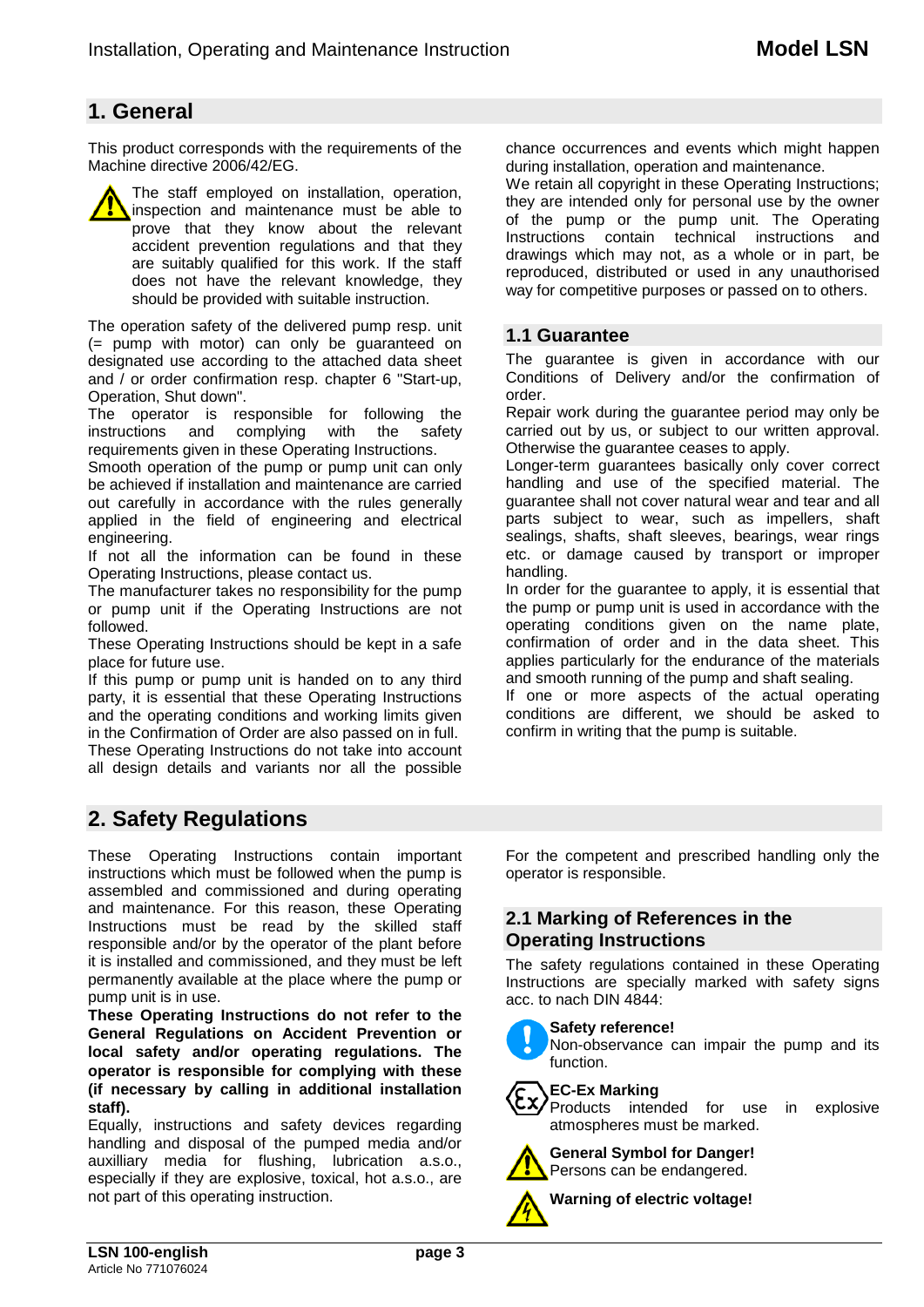Safety instructions attached directly to the pump resp. unit must be followed under any circumstances. Further they must be kept in good readable condition. **In the same way, as these Operating Instructions of the pump, all possibly attached Operating Instructions of accessories (e.g. motor) must be noticed and kept available.**

## **2.2 Dangers of non-observance of the Safety Instructions**

#### **Non-observance of the Safety Instructions can lead to loss of any claim for damages.**

Further, non-observance can lead to following risks:

- Failure of important functions of the machine or facility.
- Failure of electronic appliances and measuring instruments by magnetic fields.
- Endangering of persons and their personal property by magnetic fields.
- Endangering of persons by electric, mechanic and chemical influences.
- Endangering of environment through leakage of dangerous substances.

On application of the unit in areas endangered  $\sum_{\text{to}}$   $\sum_{\text{to}}$  explosion special attention must be paid to sections marked with Ex.

## **2.3 Safety Instructions for the Operator / Worker**

- Depending on the operating conditions, wear and tear, corrosion or age will limit the working life of<br>the pump/pump unit, and its specified the pump/pump unit, characteristics. The operator must ensure that regular inspection and maintenance are carried out so that all parts are replaced in good time, which would otherwise endanger the safe operation of the system. If abnormal operation or any damage are observed, the pump must cease operation immediately.
- If the breakdown or failure of any system or unit could lead to people being hurt or property being damaged, such system or unit must be provided with alarm devices and/or spare modules, and they should be tested regularly to ensure that they function properly.
- If there is any risk of injury from hot or cold machine parts, these parts must be protected against contact by the user, or suitable warning signs must be affixed.
- Contact protection on moving parts (e.g. coupling guards) must not be removed from systems that are in operation.
- If the sound level of a pump or pump unit is above 85 dB(A) an ear protection has to be used when staying near the pump for some time.
- If dangerous media (e.g. explosive, toxic, hot) leak out (e.g. from shaft seals), these must be directed away so that there is no danger to people or the environment. The provisions of the law must be observed.

 Measures should be taken to exclude any danger from electricity (e.g. by complying with the local regulations on electrical equipment). If work is carried out on live electrical components, they should be unplugged from the mains or the main switch turned off and fuse unscrewed. A motor protection switch is to be provided.

## **2.4 Safety Instructions for Maintenance, Inspections and Mounting Work**

- The operator is responsible that any maintenance, inspections and mounting work is made by authorized competent personnel, which must be informed by havingng read the Operating Instructions.
- Basically, all work on the pump or pump unit should only be carried out when the pump is stationary and not under pressure. All parts must be allowed to return to ambient temperature. Make sure that no-one can start the motor during such work. It is essential that the procedure for stopping the system described in the Operating Instructions is observed. Pumps or pump systems that carry media that are dangerous to health must be decontaminated before being taken apart. Safety Data Sheets for the various liquids handled. Immediately after finishing work, all safety and protective devices must be replaced or restarted.

## **2.5 Unauthorized Alteration and Spare Parts Production**

Alteration or changes of the machine are permitted after agreement with the manufacturer.

Original spare parts and accessory authorized by the manufacturer are serving the safety.

The use of other parts can lead to loss of liability for therefrom resulting consequences.

## **2.6 Undue Operation**

The operating safety of the delivered machine can only be guaranteed by designated use acc. to the following chapters of the Operating Instructions. The limits stated in the data sheet and / or order confirmation must not be exceeded under any circumstances.

## **2.7 Explosion Protection**

On application of units in areas endangered to explosion measures and references in the chapters 2.7.1 to 2.7.6 must be observed, so that explosion protection is guaranteed.

#### **2.7.1 Filling of unit**

During operation of the pump the system of the  $\mathsf{c}$  suction and pressure pipe and the pump itself must permanently be filled with the pumped liquid. Thus, no explosive atmosphere can develop and the danger of dry-run is avoided.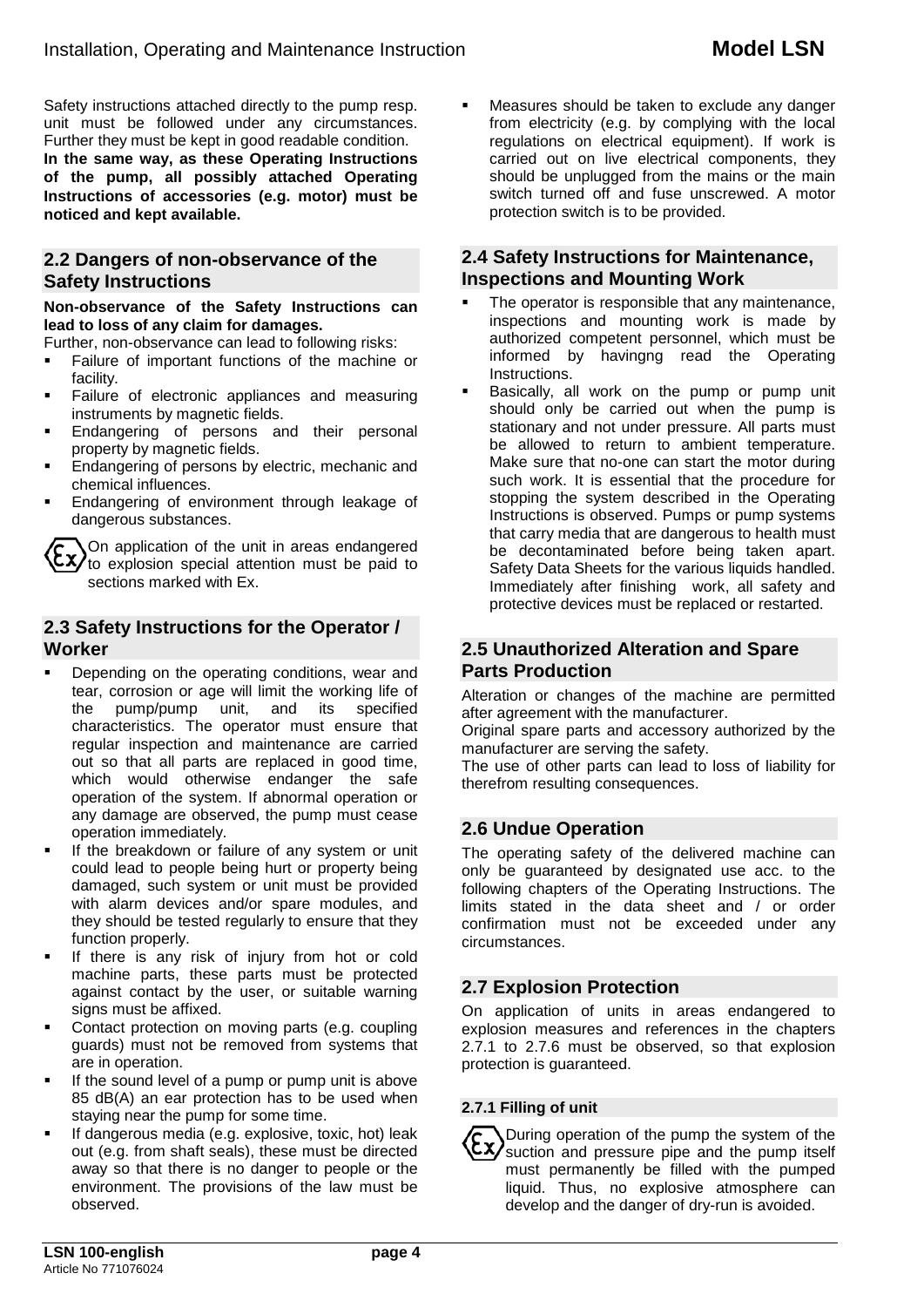If the operator can´t guarantee that, according monitoring measures must be provided.



Equally all seal casings, auxiliary systems of the shaft sealing, as well as heating and cooling systems must be filled carefully.

#### **2.7.2 Marking**

The marking of the pump refers to the pump itself. For coupling and motor resp. further additions a separate Declaration of Conformity, as well as a corresponding marking must be available.

Example of of marking at pump:

#### CE Ex II 2 G c T... .

The marking shows the theoretically applicable range of temperature classes. The different temperatures, permitted acc. to pump design, result as shown in chapter 2.7.5. The same is valid for the drive.

For a whole unit (pump, coupling, motor) with different temperature classes the lowest is valid.

#### **2.7.3 Rotation Control**

Carry out rotation control with speparated coupling halves only! Refer to chapter 5.5 and 6.1 as well.

If danger of explosion is also existing during installation, the rotation control must not be carried out by short start-up of the empty pump, to avoid undue temperature increase in case of contact of rotating and stationary parts.

#### **2.7.4 Operation of pump**

The pump must only be started up with fully opened suction side and slightly opened pressure side valve. The start-up against closed non-return valve, however, is possible. Immediately after the start-up the discharge side valve must be adjusted to the operating point.

Refer to chapter 6.2, as well.

**Operation with closed valve in suction and / or discharge pipe is not permitted!**



There´s a danger, that high surface temperatures are developing at the pump casing after relatively short time, through fast heating of the liquid inside the pump.

Fast pressure increase inside the pump can lead to overload and, thus, the pump can burst.

In chapter 6.4.1 the minimum flow is stated. Longer operating phases with these flows and the named liquids don´t cause additional increase of surface temperature at the pump.

Furthermore the references in chapter 6 of these<br>operating lnstructions must be taken into operating Instructions must be consideration.

On pumps with mech. seals the permitted temperature limits can be exceeded due to dryrun. Dry run not only can occur on insufficiently filled seal casing, but also because of too much gas in the medium.

Operation of the pump out of the permitted operating range can lead to dry-run, as well.

#### **2.7.5 Temperature Limits**



Under normal operating conditions the highest  $\frac{c}{x}$  temperatures must be expected at the surface of the pump casing and in the area of the bearings.

The surface temperature occurring at pump casing corresponds with the temperature of the pumped liquid.

If the pump is heated (e. g. heating jacket), care  $\sum_{m}$  with purify is rictive  $\sum_{n}$  of temperature classes, prescribed for the plant are observed.

In the area of the bearing bracket free contact from surface to surrounding must be given.



**The operator of the plant must secure that the defined operating temperature is observed. The max. allowed temperature of the pumped liquid at suction depends on the particular temperature class.**

The following table shows the theoretical temperature limits of the pumped liquid in consideration of the temperature classes acc. to EN 13463-1.

| Temperature class acc.<br>EN 13463-1 | Temperature limit of<br>pumped liquid |
|--------------------------------------|---------------------------------------|
| T4 (135°C)                           | $135^{\circ}$ C                       |
| T3 (200°C)                           | $180^{\circ}$ C                       |
| T2 (300°C)                           | $180^{\circ}$ C                       |
| (450°C)                              | $180^\circ C$                         |

The particular allowed operating temperature of the pump is shown in the data sheet and / or the order confirmation resp. the type plate at the pump.

In the area of the bearings the temperature class T4 is guaranteed, provided that the ambient temperature is 40°C and the appliance is duly operated and maintained.

#### **2.7.6 Maintenance**

For a secure and reliable operation it must be secured by regular inspections, that the unit is maintained competently and is kept in good technical condition.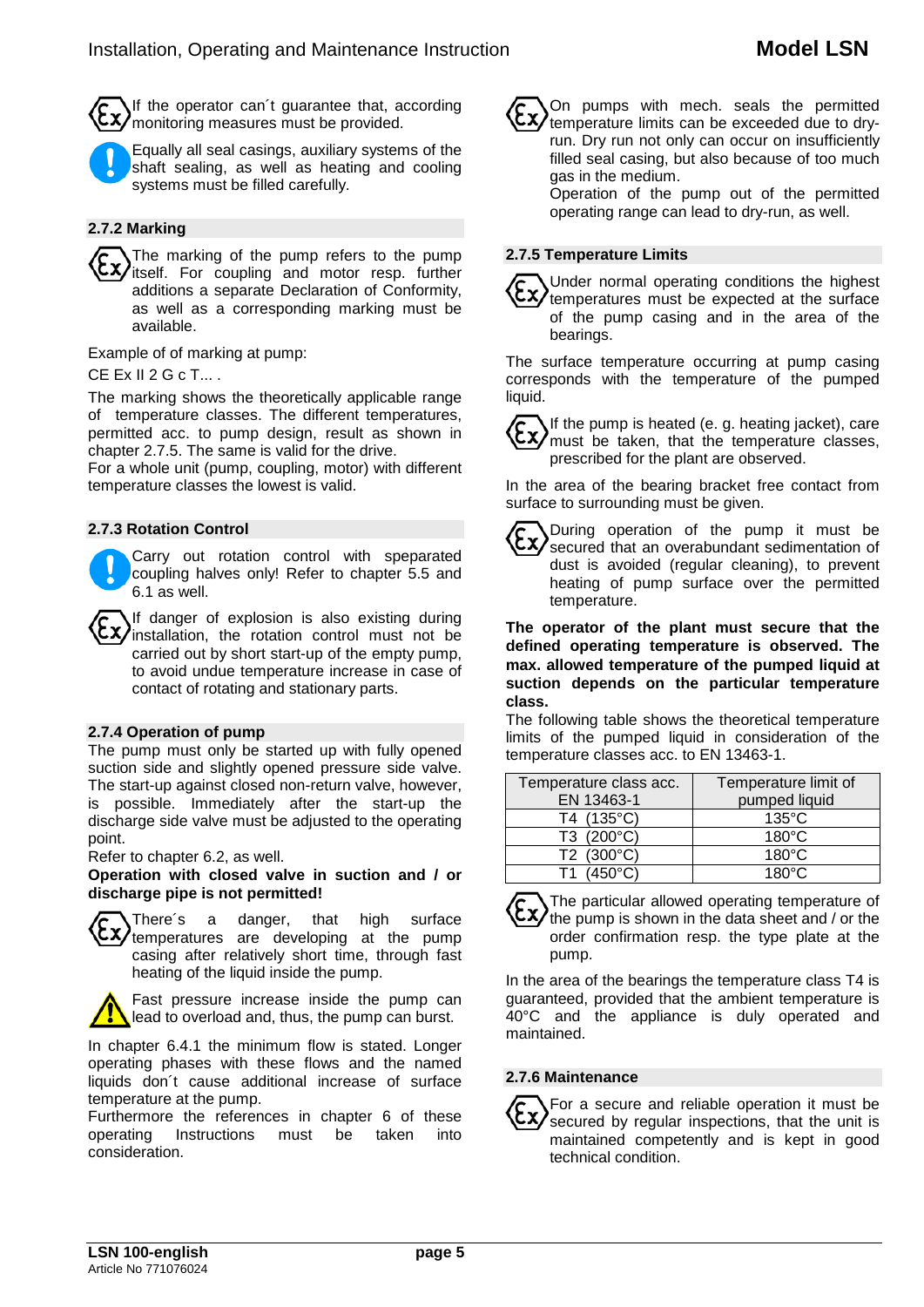Example: Function of bearings. Operation and application conditions are essentially responsible for their achievable life cycle.

By regular control of the lubricant and the running sound the danger of occurring over temperatures by bearings running hot or defect bearing seals is avoided. Refer to chapter 6.6 and 7.4.

The function of the shaft sealing must be secured by regular control.

If auxiliary systems (e.g. external flushing, cooling, heating) are installiert, it must be checked, if monitoring devices are necessary to secure the function.

#### **2.7.7 Electric switches and control device, Instrumentation and accessories**

Electric switches and control devices,  $\overline{X}$  instrumentation and accessories like e.g. flush tanks, a.s.o., must correspond with the valid safety requirements and regulations for explosion protection.

## **2.8 Use acc. to Regulations**

#### **2.8.1 Speed, Pressure, Temperature**

Suitable safety measures must be taken at the plant to ensure that the speed, pressure and temperature of the pump and the shaft sealing do not exceed the limit values given in the data sheet and / or order confirmation. The given admission pressures (system pressures) must also be sufficiently high.

Further, pressure shocks, as can occur on too fast shut down of the facility, must be kept away from the pump (e.g. by non-return valve at pressure side, fly wheel, airtanks). Quick temperature changes must be avoided. They could cause a temperature shock and lead to damage or impair the function of single components.

#### **2.8.2 Permitted Nozzle Loads and Torques**

Basically the suction and discharge piping must  $\langle xy \rangle$  be designed in such way, that as little forces as possible are effective to the pump. If that is not possible, the values shown in chapter 3.5 must not be exceeded under any circumstances. This is valid for the operation as well as for the standstill of the pump and therefore for all possible pressures and temperatures of the unit.

# **3. Description**

## **3.1 Design**

**LSN-pumps** are single-stage volute casing pumps in process design. Hydraulic design and dimensions comply with ISO 2858/ EN 22858, the technical design complies with ISO 5199/EN 25199.

**LSNI-pumps** as design LSN, except that they have an inducer.

**LSNH- and LSNIH-pumps** pumps additionally possess a cooling or heating of the casing cover and/or the volute casing.

## **2.8.3 NPSH**

The pumped liquid must have a min. pressure NPSH at the impeller inlet, so that cavitation free work is secured resp. a "break off" of the pump flow is prevented. This condition is fulfilled, when NPSH-value of the system (NPSHA) lies above NPSH-value of the pump (NPSHR) under all operating conditions.

Attentention must especially be piad to the NPSHvalue on pumping liquids near the vapour pressure. If the NPSH-value of the pump remains under, this can lead from damage of the material due to cavitation to destruction by overheating.

The NPSH-value of the pump (NPSHR) is shown in the curves of every pump type.

#### **2.8.4 Sealing, Flushing, Cooling**

Suitable provisions for the regulation and monitoring of sealing, flushing or cooling are to be provided.

When handling dangerous liquids or if temperatures are high, care should be taken to ensure that the pump ceases operating if the sealing, flushing or cooling system fails.

Sealing, flushing and cooling systems must always be operational before the pump is started up. They should not be taken out of operation until the pump has stopped, provided that the nature of the operation allows this at all.

#### **2.8.5 Back Flow**

In systems where pumps are operating in closed circuits under pressure (gas cushions, steam pressure), the pressure of the gas cushion must not be reduced via the pump, since the back flow speed may be much higher than the operating speed, which would destroy the unit.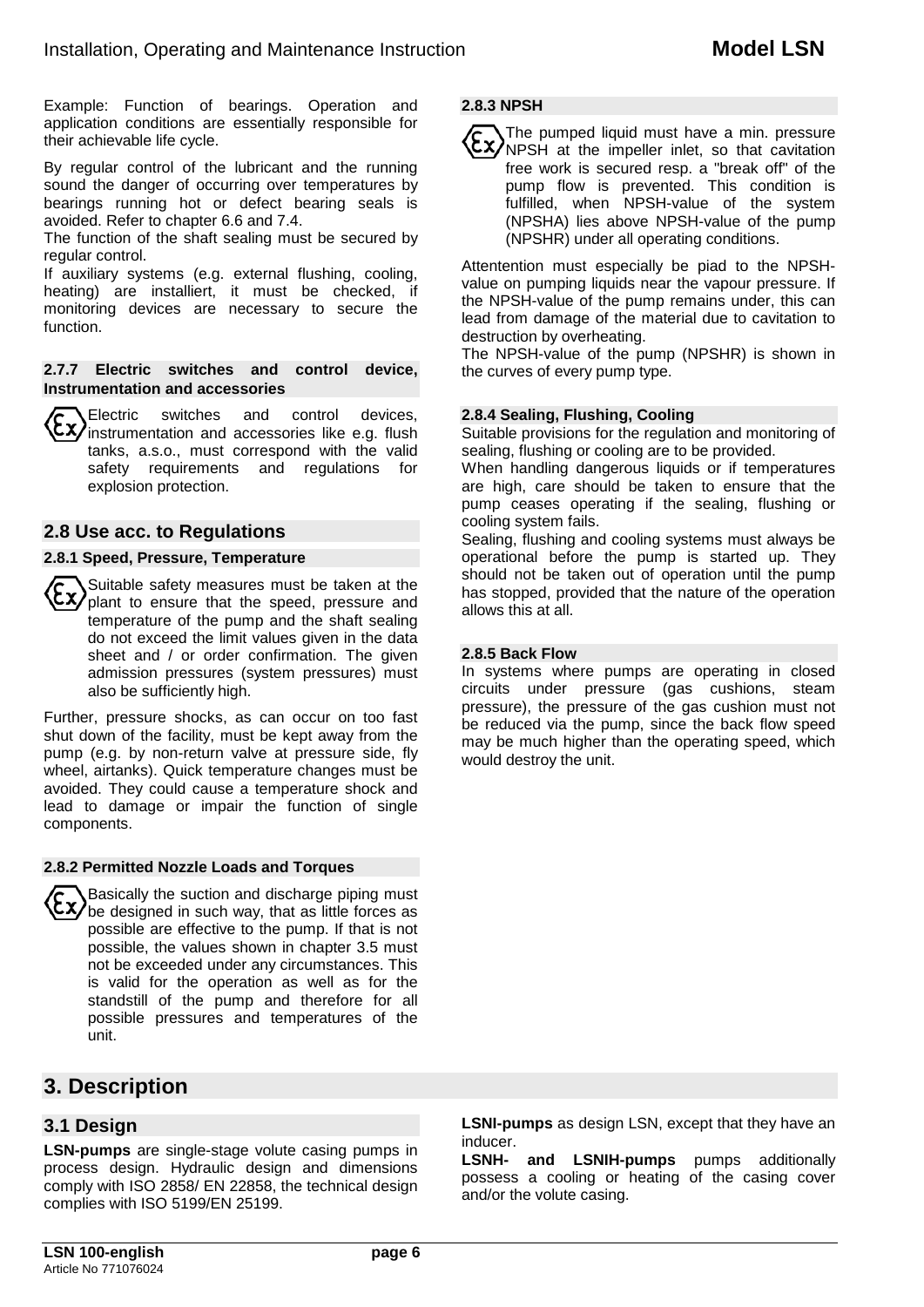The pumps are designed as modular systems and can, therefore, be delivered in many variants (e.g. different materials, shaft sealings, different kinds of lubrication, cooling / heating, a.s.o.).

The permitted application conditions and design details of the delivered pump are shown in the attached data sheet and / or order confirmation.

## **3.2 Shaft Sealing**

Basically there are two kinds of shaft sealing: the paccking and the mechanical seal, whereas, there again are many variants of both kinds. At the data sheet and / or the order confirmation the shaft sealing type of your pump is shown.

An instruction for the packing of a stuffing box resp. for the mounting and operation of mech. seals can be found in the appendix of the particular "Mounting Instructions of the Shaft Sealing".



Further details about packings and mech. seals, as well as the therewith connected accidental dangers, you can find in chapter 6.6 and in chapters 7.2 and 7.3.

In areas endangered to explosion the use of  $\left\langle \xi \chi \right\rangle$  pumps with packings is forbidden!

## **3.3 Bearings**

The pump shaft is guided by antifriction bearings. In the data sheet and / or order confirmation you can see, if your pump is designed for oil lubrication (standard design) or grease lubrication (special design).

In areas endangered to explosion the use of pumps with grease lubricated bearings is forbidden!

## **3.3.1 Used bearings**

The size of the bearing bracket of your pump is shown in the data sheet and / or order confirmation.

| Bearing bracket | Bearing type |            |  |  |  |
|-----------------|--------------|------------|--|--|--|
|                 | pump side    | drive side |  |  |  |
| 24              | 6307 - C3    | 3307A - C3 |  |  |  |
| 32              | 6309 - C3    | 3309A - C3 |  |  |  |
| 42              | $6311 - C3$  | 3311A - C3 |  |  |  |
| 18              | $6313 - C3$  | 3313A - C3 |  |  |  |

## **3.3.2 Oil Sump Cooling**

On temperatures of the pumped liquid over 160°C an oil sump cooling is required.

For connection refer to list "Connections" in the annex.

- For cooling use pure, non-aggressive water with a maximum incomming temperature of 30°C.
- Cooling water should be hand-warm at discharge.
- The pressure in the cooling system must not exceed max. 6 bar.
- Provide control devices for temperature and pressure monitoring.

## **3.4 Approximate Value for Sound Pressure Level**

| Nominal | Sound pressure level $L_{pA}$ in dB(A) |            |            |              |            |            |  |  |  |
|---------|----------------------------------------|------------|------------|--------------|------------|------------|--|--|--|
| power   |                                        | Pump alone |            | Pump + Motor |            |            |  |  |  |
| $P_N$   | 2950                                   | 1450       | 975        | 2950         | 1450       | 975        |  |  |  |
| in kW   | $min-1$                                | $min^{-1}$ | $min^{-1}$ | $min^{-1}$   | $min^{-1}$ | $min^{-1}$ |  |  |  |
| 0,55    | 50,5                                   | 49,5       | 49,0       | 58,0         | 52,0       | 51,5       |  |  |  |
| 0,75    | 52,0                                   | 51,0       | 50,5       | 59,0         | 54,0       | 53,0       |  |  |  |
| 1,1     | 54,0                                   | 53,0       | 52,5       | 60,0         | 55,5       | 54,5       |  |  |  |
| 1,5     | 55,5                                   | 55,0       | 54,5       | 63,5         | 57,0       | 56,0       |  |  |  |
| 2,2     | 58,0                                   | 57,0       | 56,5       | 64,5         | 59,0       | 58,5       |  |  |  |
| 3,0     | 59,5                                   | 58,5       | 58,0       | 68,5         | 61,0       | 62,0       |  |  |  |
| 4,0     | 61,0                                   | 60,0       | 59,5       | 69,0         | 63,0       | 63,0       |  |  |  |
| 5,5     | 63,0                                   | 62,0       | 61,5       | 70,0         | 65,0       | 65,0       |  |  |  |
| 7,5     | 64,5                                   | 63,5       | 63,0       | 70,5         | 67,0       | 67,0       |  |  |  |
| 11,0    | 66,5                                   | 65,5       | 65,0       | 72,0         | 69,0       | 68,5       |  |  |  |
| 15,0    | 68,0                                   | 67,0       | 66,5       | 72,5         | 70,0       | 70,5       |  |  |  |
| 18,5    | 69,0                                   | 68,5       | 68,0       | 73,0         | 70,5       | 74,0       |  |  |  |
| 22,0    | 70,5                                   | 69,5       | 69,0       | 74,5         | 71,0       | 74,0       |  |  |  |
| 30,0    | 72,0                                   | 71,0       | 70,5       | 75,0         | 72,0       | 73,0       |  |  |  |
| 37,0    | 73,0                                   | 72,0       | 71,5       | 76,0         | 73,5       | 73,5       |  |  |  |
| 45,0    | 74,0                                   | 73,0       | 72,5       | 77,0         | 74,5       | 73,5       |  |  |  |
| 55,0    | 75,5                                   | 74,5       | 74,0       | 78,0         | 75,5       | 75,0       |  |  |  |
| 75,0    | 77,0                                   | 76,0       | 75,5       | 80,0         | 76,5       | 76,0       |  |  |  |
| 90,0    | 78,0                                   | 77,0       |            | 80,5         | 77,5       |            |  |  |  |
| 110,0   | 79,0                                   | 78,0       |            | 82,5         | 78,5       |            |  |  |  |
| 132,0   | 80,0                                   | 79,0       |            | 83,0         | 79,5       |            |  |  |  |
| 160,0   | 81,0                                   | 80,0       | --         | 83,5         | 80,5       | --         |  |  |  |

Sound pressure level  $L_{pA}$  measured in 1 m distance from pump surface acc. to DIN 45635, part 1 and 24. Room and foundation influences are not considered. The tolerance for these values is  $\pm 3$  dB(A).

Addition with 60 Hz-operation:

Pump alone: −

Pump with motor: +4 dB(A)

## **3.5 Permitted Nozzle Loads and Torques at the Pump Nozzles ...**

#### **... following the Europump-Recommendation for pump acc. to ISO 5199.**

The data for forces and torques are only valid for static piping loads.

The values given in the chart are valid for pump units with standard-LSN-base frames (ungrouted).

All values for forces and torques refer to standard materials EN-GJS400-18LT and 1.4408.



pic 1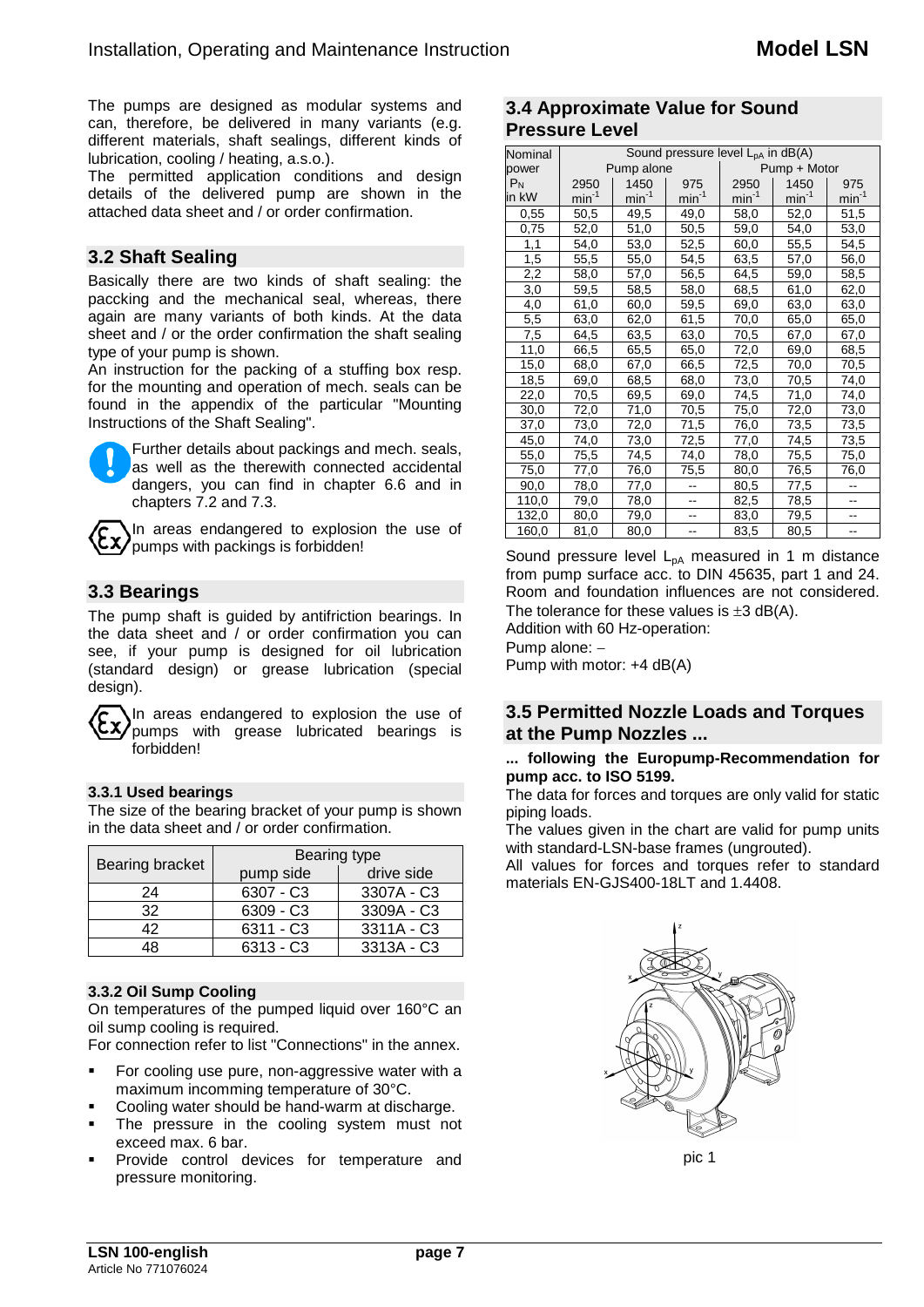## Installation, Operating and Maintenance Instruction **Model LSN**

|              | Suction nozzle                             |           |      |      |            |      |      | Discharge nozzle |            |             |           |      |      |            |               |      |      |            |
|--------------|--------------------------------------------|-----------|------|------|------------|------|------|------------------|------------|-------------|-----------|------|------|------------|---------------|------|------|------------|
| <b>Sizes</b> | Forces in N<br>Toraues in Nm<br><b>⊘DN</b> |           |      |      |            |      |      |                  |            | Forces in N |           |      |      |            | Torques in Nm |      |      |            |
|              |                                            | <b>Fx</b> | Fy   | Fz   | $\Sigma$ F | Mx   | Mv   | Mz               | $\Sigma$ M | ∅DN         | <b>Fx</b> | Fy   | Fz   | $\Sigma$ F | Mx            | My   | Mz   | $\Sigma$ M |
| 40-25-160    | 40                                         | 880       | 770  | 700  | 1370       | 900  | 630  | 740              | 1330       | 25          | 530       | 490  | 600  | 920        | 630           | 420  | 490  | 920        |
| 40-25-200    | 40                                         | 880       | 770  | 700  | 1370       | 900  | 630  | 740              | 1330       | 25          | 530       | 490  | 600  | 920        | 630           | 420  | 490  | 920        |
| 40-25-250    | 40                                         | 880       | 770  | 700  | 1370       | 900  | 630  | 740              | 1330       | 25          | 530       | 490  | 600  | 920        | 630           | 420  | 490  | 920        |
| 50-32-160    | 50                                         | 1150      | 1050 | 950  | 1820       | 980  | 700  | 800              | 1450       | 32          | 630       | 600  | 740  | 1160       | 770           | 530  | 600  | 1120       |
| 50-32-200    | 50                                         | 1150      | 1050 | 950  | 1820       | 980  | 700  | 800              | 1450       | 32          | 630       | 600  | 740  | 1160       | 770           | 530  | 600  | 1120       |
| 50-32-250    | 50                                         | 1150      | 1050 | 950  | 1820       | 980  | 700  | 800              | 1450       | 32          | 630       | 600  | 740  | 1160       | 770           | 530  | 600  | 1120       |
| 50-32-315    | 50                                         | 1150      | 1050 | 950  | 1820       | 980  | 700  | 800              | 1450       | 32          | 630       | 600  | 740  | 1160       | 770           | 530  | 600  | 1120       |
| 65-40-160    | 65                                         | 1470      | 1300 | 1200 | 2300       | 1050 | 770  | 840              | 1550       | 40          | 770       | 700  | 880  | 1370       | 900           | 630  | 740  | 1330       |
| 65-40-200    | 65                                         | 1470      | 1300 | 1200 | 2300       | 1050 | 770  | 840              | 1550       | 40          | 770       | 700  | 880  | 1370       | 900           | 630  | 740  | 1330       |
| 65-40-250    | 65                                         | 1470      | 1300 | 1200 | 2300       | 1050 | 770  | 840              | 1550       | 40          | 770       | 700  | 880  | 1370       | 900           | 630  | 740  | 1330       |
| 65-40-315    | 65                                         | 1470      | 1300 | 1200 | 2300       | 1050 | 770  | 840              | 1550       | 40          | 770       | 700  | 880  | 1370       | 900           | 630  | 740  | 1330       |
| 80-50-160    | 80                                         | 1750      | 1580 | 1440 | 2760       | 1120 | 800  | 910              | 1650       | 50          | 1050      | 950  | 1150 | 1820       | 980           | 700  | 800  | 1450       |
| 80-50-200    | 80                                         | 1750      | 1580 | 1440 | 2760       | 1120 | 800  | 910              | 1650       | 50          | 1050      | 950  | 1150 | 1820       | 980           | 700  | 800  | 1450       |
| 80-50-250    | 80                                         | 1750      | 1580 | 1440 | 2760       | 1120 | 800  | 910              | 1650       | 50          | 1050      | 950  | 1150 | 1820       | 980           | 700  | 800  | 1450       |
| 80-50-315    | 80                                         | 1750      | 1580 | 1440 | 2760       | 1120 | 800  | 910              | 1650       | 50          | 1050      | 950  | 1150 | 1820       | 980           | 700  | 800  | 1450       |
| 100-65-160   | 100                                        | 2350      | 2100 | 1900 | 3670       | 1230 | 880  | 1020             | 1820       | 65          | 1300      | 1200 | 1470 | 2300       | 1050          | 770  | 840  | 1550       |
| 100-65-200   | 100                                        | 2350      | 2100 | 1900 | 3670       | 1230 | 880  | 1020             | 1820       | 65          | 1300      | 1200 | 1470 | 2300       | 1050          | 770  | 840  | 1550       |
| 100-65-250   | 100                                        | 2350      | 2100 | 1900 | 3670       | 1230 | 880  | 1020             | 1820       | 65          | 1300      | 1200 | 1470 | 2300       | 1050          | 770  | 840  | 1550       |
| 100-65-315   | 100                                        | 2350      | 2100 | 1900 | 3670       | 1230 | 880  | 1020             | 1820       | 65          | 1300      | 1200 | 1470 | 2300       | 1050          | 770  | 840  | 1550       |
| 125-80-160   | 125                                        | 2765      | 2485 | 2240 | 4350       | 1470 | 1050 | 1330             | 2140       | 80          | 1580      | 1440 | 1750 | 2760       | 1120          | 800  | 910  | 1650       |
| 125-80-200   | 125                                        | 2765      | 2485 | 2240 | 4350       | 1470 | 1050 | 1330             | 2140       | 80          | 1580      | 1440 | 1750 | 2760       | 1120          | 800  | 910  | 1650       |
| 125-80-250   | 125                                        | 2765      | 2485 | 2240 | 4350       | 1470 | 1050 | 1330             | 2140       | 80          | 1580      | 1440 | 1750 | 2760       | 1120          | 800  | 910  | 1650       |
| 125-80-315   | 125                                        | 2765      | 2485 | 2240 | 4350       | 1470 | 1050 | 1330             | 2140       | 80          | 1580      | 1440 | 1750 | 2760       | 1120          | 800  | 910  | 1650       |
| 125-80-400   | 125                                        | 2765      | 2485 | 2240 | 4350       | 1470 | 1050 | 1330             | 2140       | 80          | 1580      | 1440 | 1750 | 2760       | 1120          | 800  | 910  | 1650       |
| 125-100-200  | 125                                        | 2750      | 2500 | 2240 | 4350       | 1470 | 1050 | 1330             | 2140       | 100         | 2100      | 1900 | 2350 | 3670       | 1230          | 880  | 1020 | 1820       |
| 125-100-250  | 125                                        | 2750      | 2500 | 2240 | 4350       | 1470 | 1050 | 1330             | 2140       | 100         | 2100      | 1900 | 2350 | 3670       | 1230          | 880  | 1020 | 1820       |
| 125-100-315  | 125                                        | 2750      | 2500 | 2240 | 4350       | 1470 | 1050 | 1330             | 2140       | 100         | 2100      | 1900 | 2350 | 3670       | 1230          | 880  | 1020 | 1820       |
| 125-100-400  | 125                                        | 2750      | 2500 | 2240 | 4350       | 1470 | 1050 | 1330             | 2140       | 100         | 2100      | 1900 | 2350 | 3670       | 1230          | 880  | 1020 | 1820       |
| 150-125-250  | 150                                        | 3500      | 3150 | 2850 | 5500       | 1750 | 1230 | 1450             | 2560       | 125         | 2500      | 2240 | 2750 | 4350       | 1470          | 1050 | 1330 | 2140       |
| 150-125-315  | 150                                        | 3500      | 3150 | 2850 | 5500       | 1750 | 1230 | 1450             | 2560       | 125         | 2500      | 2240 | 2750 | 4350       | 1470          | 1050 | 1330 | 2140       |
| 150-125-400  | 150                                        | 3500      | 3150 | 2850 | 5500       | 1750 | 1230 | 1450             | 2560       | 125         | 2500      | 2240 | 2750 | 4350       | 1470          | 1050 | 1330 | 2140       |
| 200-150-250  | 200                                        | 4700      | 4200 | 3780 | 7350       | 2280 | 1610 | 1850             | 3350       | 150         | 3150      | 2850 | 3500 | 5500       | 1750          | 1230 | 1450 | 2560       |
| 200-150-315  | 200                                        | 4700      | 4200 | 3780 | 7350       | 2280 | 1610 | 1850             | 3350       | 150         | 3150      | 2850 | 3500 | 5500       | 1750          | 1230 | 1450 | 2560       |
| 200-150-400  | 200                                        | 4700      | 4200 | 3780 | 7350       | 2280 | 1610 | 1850             | 3350       | 150         | 3150      | 2850 | 3500 | 5500       | 1750          | 1230 | 1450 | 2560       |

# **4. Transport, Handling, Storage**

## **4.1 Transport, Handling**

- Check the pump / pump unit immediately upon delivery / receipt of despatch for damage or missing parts.
- The pump / pump unit must be transported carefully and by competent personnel. Avoid serious impacts.
- Keep the pump/pump unit in the same position in which it was supplied from the factory. Take note of the instructions on the packaging.
- The suction and discharge side of the pump must be closed with plugs during transport and storage.

Dispose of all packing materials in accordance with local regulations.

- Lifting devices (e.g. fork-lift truck, crane, crane device, pulleys, sling ropes, etc.) must be sufficiently strong and must only be used by authorized persons. The weight of the pump / pump unit is given in the data sheet.
- The pump / pump unit may only be lifted by solid points such as the casing, flanges or frame. Picture 2 shows the correct method of carrying by crane.



pic 2

Do not stand underneath suspended loads.

Take note of the general regulations on prevention of accidents.

The pump / pump unit must be secured against tipping over and slipping until it has been fixed in its final location.



Sling ropes must not be fixed to ends of shafts or the ring loops of the motor.

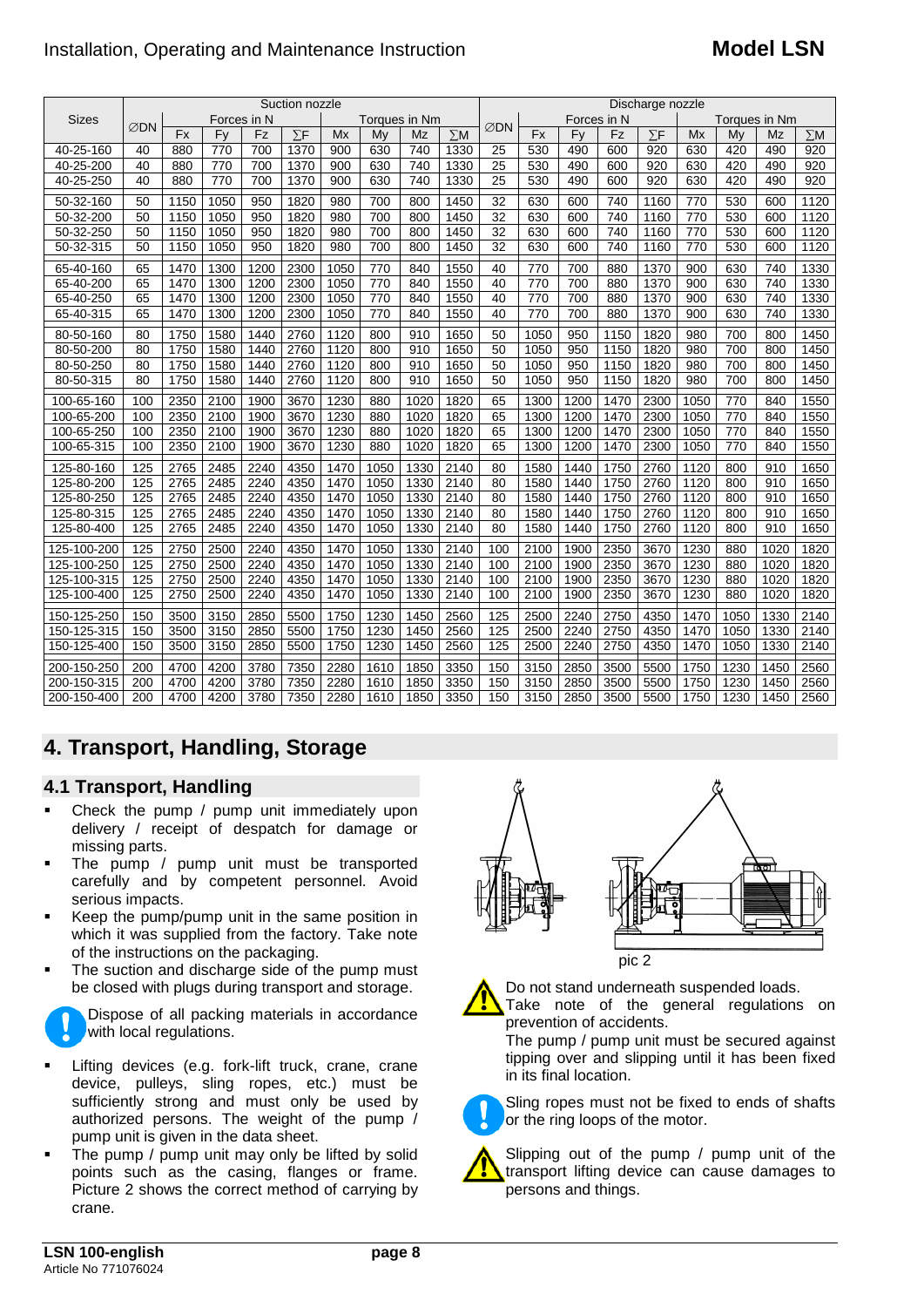## **4.2 Storage / Conservation**

Pumps or units, which are stored over a longer period before start-up (max. 6 months), must be protected from moisture, vibrations and dirt (e.g. by wrapping in oil paper or plastic). Pumps must basically be stored in a place where they are protected from the weather,

# **5. Mounting / Installation**

## **5.1 Mounting of Pump / Unit**

#### **5.1.1 Mounting of pump on a base frame**

The pump and motor  $(=$  pump unit) must be provided with a base frame made of steel or cast iron or a fabricated (welded) frame, where this does not exist already or if it is not included in the delivery. This base frame must be placed on a foundation which can withstand all loads that arise during operation (refer to chapter 5.1.2).

When mounting the pump onto the base frame the following must to be noticed:

- The base frame must be solid, so that there won´t occur any twists or vibrations during the operation.
- The mounting surfaces of the pump feet and motor on the base frame must be flat (machining is recommended). Bracing of the pump leads to premature breakdown of the pump and to a loss of warranty.
- The drillings for the pump mounting must be in such a way, that safe fastening is guaranteed.
- **Between pump and motor shaft an adequate** space must be left depending on the used coupling, refer to chapter 5.3.
- Between pump and base frame there must be an adequate shimming, so that in the case of replacement of the pump the equal height between bottom and centerline can be adjusted (recommended vertical adjustment 4 to 6 mm).
- Align pump and motor, refer to chapter 5.3, as well.

#### **5.1.2. Mounting the unit to a foundation**

The place, where the pump is mounted must be prepared acc. to the dimensions of the dimensional drawings. The concrete foundations should have sufficient firmness acc. to DIN 1045 or equal standard (min. BN 15), to ensure a secure, functional mounting. The concrete foundation must have set, before the unit is errected. Ist surface must be horizontal and even.



 For the set of anchor bolts according recesses must be provided. If that is not the case, concrete expansion bolts resp. epoxy capsle anchor bolts can be used.

e.g. under dry cover. During this time, all suction and discharge branches and all other intakes and outlets must be closed with dummy flanges or plugs.

For longer periods of storage conservation measurements at machined surfaces and packing with moisture protection can be necessary!

 When mounting the pump on the foundation it must be adjusted at the discharge nozzle by means of a spirit-level (at discharge nozzle). The permitted deviation is 0,2 mm/m. After inserting the foundation bolts they must be cast in the foundation with concrete. After setting of the grout the coupling alignment must be checked<br>according chapter 5.3.1 and possible according misalignments must be corrected by adjusting foundation frame in the area of the drive motor. The smoothness of the base frame must be 0,2 mm/m before it is filled up resp. fastened. For adjustment leveling shims or leveling screws adjustment leveling shims or (optional, not delivered standardwise) can be used. Levelling shims must be inserted next to the foundation anchors and must lie plainly. After that fasten foundation bolts symmetrically but only slightly. Fill in base frame with non shrinking grout.

Notice:

- Avoid air bubbles (e.g. by vibrating).
- Check that the grout has properly set and hardened.
- Take care for the after-treatment of the concrete acc. to DIN 1045.

After setting, tighten the foundation anchor evenly and firmly. Check alignment of coupling acc. to chapter 5.3.1 and re-adjust, if necessary. Further, check that all screws between pump / motor and the base frame fit snugly.

Although the original LSN-base frames are designed solidly, the filling in of the adjusted base frame up to the rim is recommended.

- If vibrations are transmitted to the foundation from adjoining components, it must be guarded through adequate vibration damping paddings (vibrations from outside can impair the bearing).
- To prevent vibrations being transmitted to adjoining components, the foundation should be laid on a suitable insulating base.

The size of these insulating pads will vary, depending on circumstances, and should therefore be determined by an experienced specialist.

## **5.2 Connection of Pipings to the Pump**



The pump must not be used as fixed point for the piping. The permitted piping loads must not be exceeded, refer to chapter 3.5.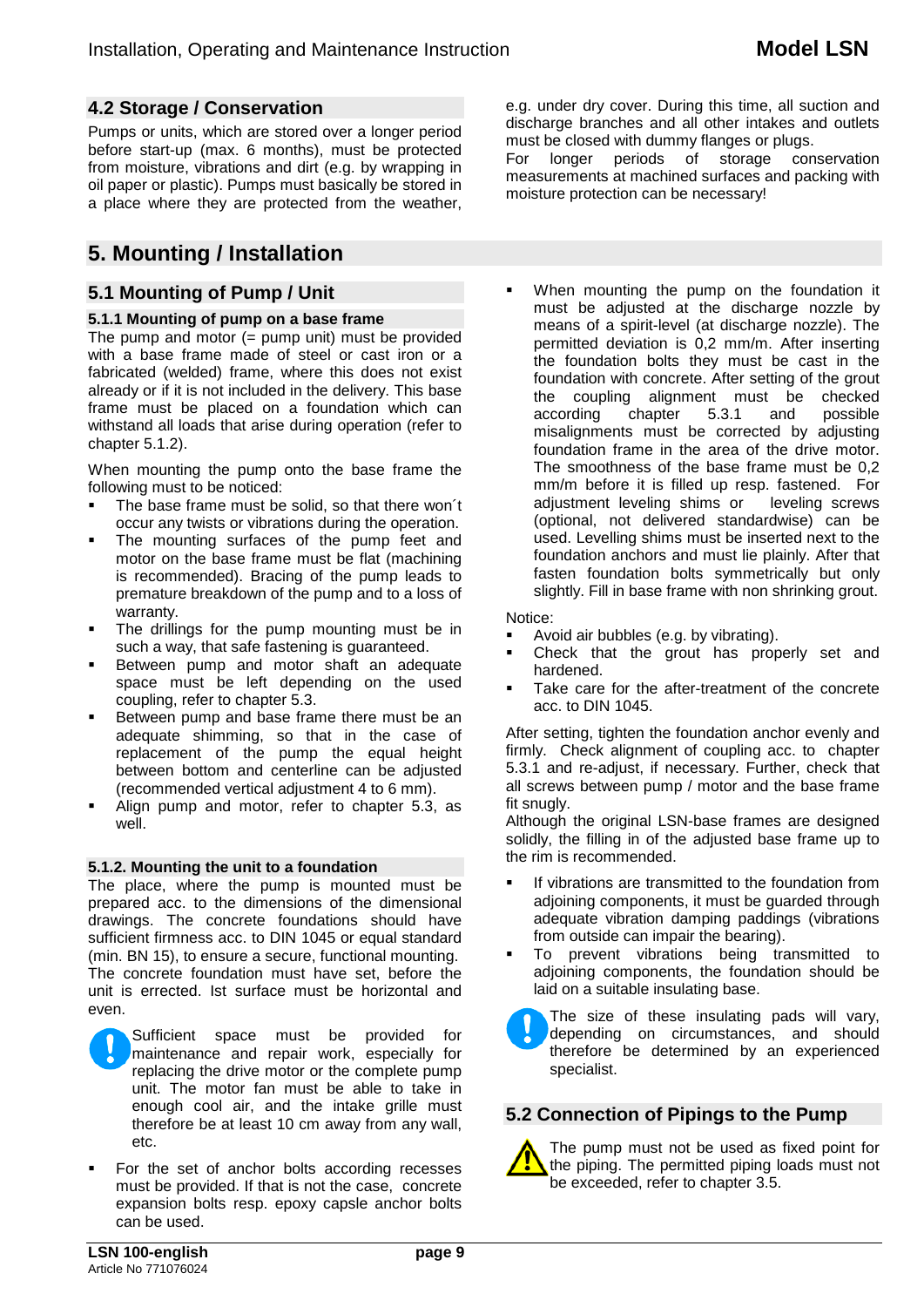#### **5.2.1 Suction and discharge pipe**

- The pipes must be of a size and design that liquid can flow freely into the pump and that the pump functions without problems. Particular attention is to be paid to ensuring that suction pipes are airtight and that the NPSH values are observed. Under suction lift condition lay the suction pipe in the horizontal section towards the pump so that it is slightly inclined upwards so that no air traps occur. Under positive suction head condition install the suction pipe work slightly declined towards the pump. Do not install fittings or elbows right before the suction nozzle.
- If the suction supply is under vacuum and entrained gas may be present in the liquid, it is recommended that a vent line be considered upstream of the pump suction with return to the suction supply, above the max liquid level.
- An additional flushed piping discharge branchvent line - makes it easier to de-aerate the pump before start-up (pic 3).



- When laying the pipes, make sure that the pump is accessible for maintenance, installation and disassembly.
- Notice "Permitted Forces on Flanges" (chapter 3.5).
- If expansion joints are used in the pipes, they have to be supported in such a way that the pump is not loaded unduely high because of the pressure in the pipes.
- Before connecting up to pump: remove protective coverings from suction and discharge branches.
- Before starting up, the pipe system, fittings and equipment must be cleaned to remove weld spatter, scale etc. Any pollutants are to be completely removed from pump units that are directly or indirectly connected to drinking water systems before being installed and taken into use.
- To protect the shaft sealing (especially mechanical seals) against foreign impurities, it is recommended that a sieve, 800 micron, is installed in the suction/intake pipe when the motor is being started up.
- If the pipe system is tested with the pump installed, do not exceed the maximum permitted casing pressure of the pump and/or shaft sealing (see data sheet).
- When emptying the pipe after the pressure test, make sure that the pump is treated properly (danger of rust and problems when starting up).
- In the case of pumps with stuffing boxes, replace packing after pressure test (packing may be overcompressed and thus no longer suitable for use).

#### **5.2.2 Additional connections**

Any required sealing, flushing or cooling pipe connections must be installed. Please consult the data sheet to see which pipes, pressures and amounts are necessary. The position and size of connections to the pump are given in the appendix, "Connections".

These connections are essential for the function!

It is recommended that a pipeline is installed to take off any leakage from the shaft seal. For connection, see appendix, "Connections".

## **5.3 Coupling**



Make sure that nobody can start the motor during work on the coupling.

According to Accident Prevention Regulations, the pump unit may only be operated when the coupling guard is mounted.

On operation in zone 1 and 2 a coupling with  $\langle \xi \chi \rangle$  valid Atex-certification must be used.

**The Operating Instructions of the manufacturer must be followed.**

#### **5.3.1 Alignment of coupling**

The alignment of the coupling must be carried out with the utmost care and attention, so that the unit will operate without failure. If you do not pay attention to this hint you will lose your warranty!

- After mounting onto the foundation and the connection of the pipings the coupling must be adjusted again, even, if the unit was delivered completely mounted on the frame.
- Before starting installation, carefully clean shaft ends and coupling components.
- Before adjusting the coupling unfasten screws (901.12) between bearing bracket (330) and casing foot (183) and only fasten again after the adjustment. Repeat measurement after fastening of screws (901.12).
- The unit is properly aligned, when a ruler, which is laid axially over both coupling halves, has the same distance to the particular shaft everywhere on the circumference. Further, both coupling halves must have the same distance to one another on every of the circumference. This must be checked by means of a tracer, gauge or dial gage; refer to pic. 4 and 5.
- The permitted tolerances for your coupling is shown in the operating instructions of the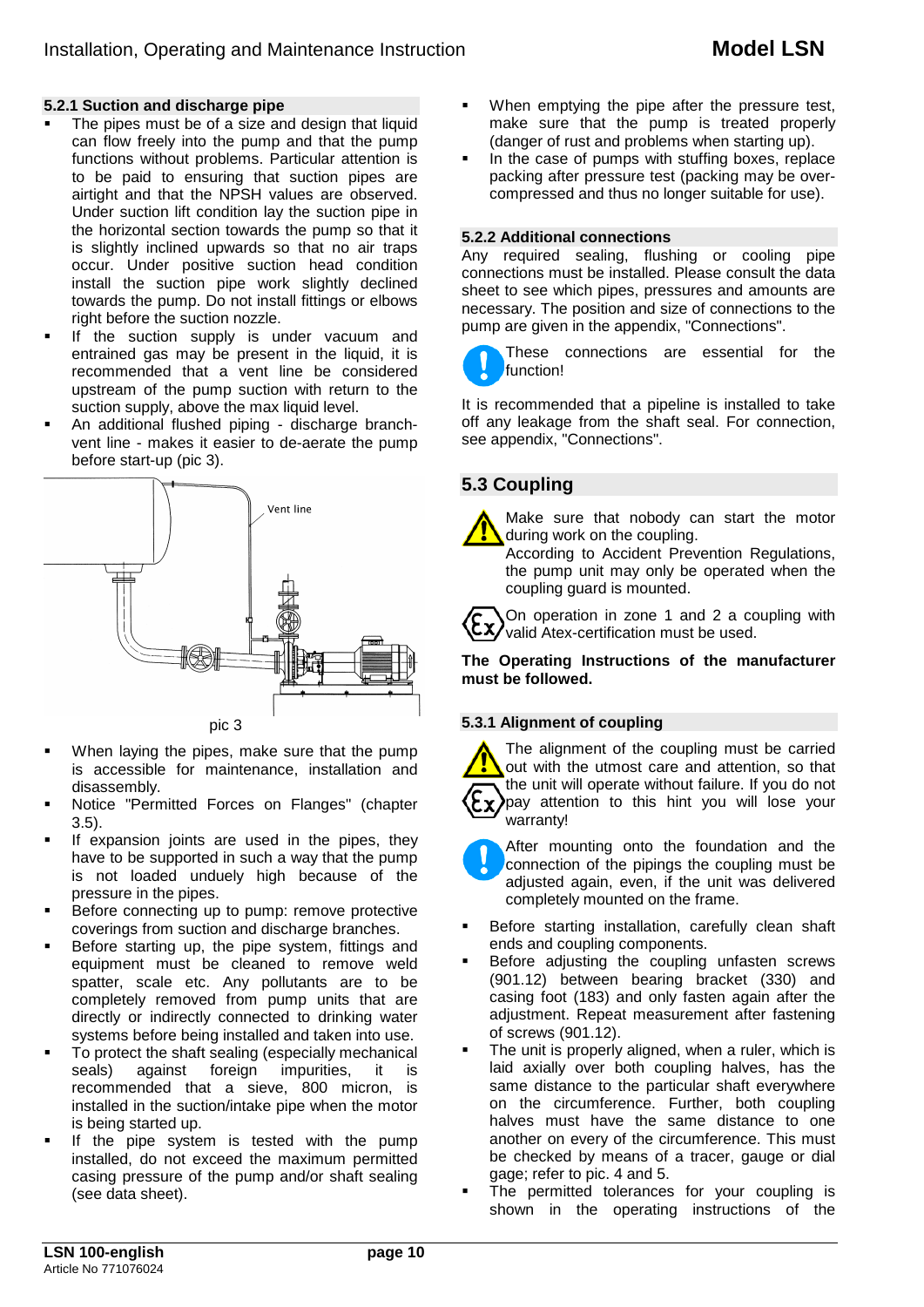coupling. For the exact characterization of your coupling refer to data sheet and / or order confirmation.













## **5.4 Drive**

On selecting the motor size care has to be taken, that the requirements acc. to ISO 5199 are fulfilled. **Note the Operating Instructions of the motor manufacturer.**

On application in zone 1 and 2 a motor with valid Atex-certification must be used.



pic 4 - Alignment of coupling with gauge and ruler



pic 5 - Alignment of coupling with spacer



Improper alignment of the unit can lead to damages at coupling and unit!

Mount coupling guard after alignment and before start-up.

## **5.3.2 Coupling Guard**

Acc. to accident prevention regulations the Ex) pump must only be operated with coupling guard.

Care has to be taken, that the used coupling guard consits of non-sparking material.

#### **Parts:**



Article No 771076024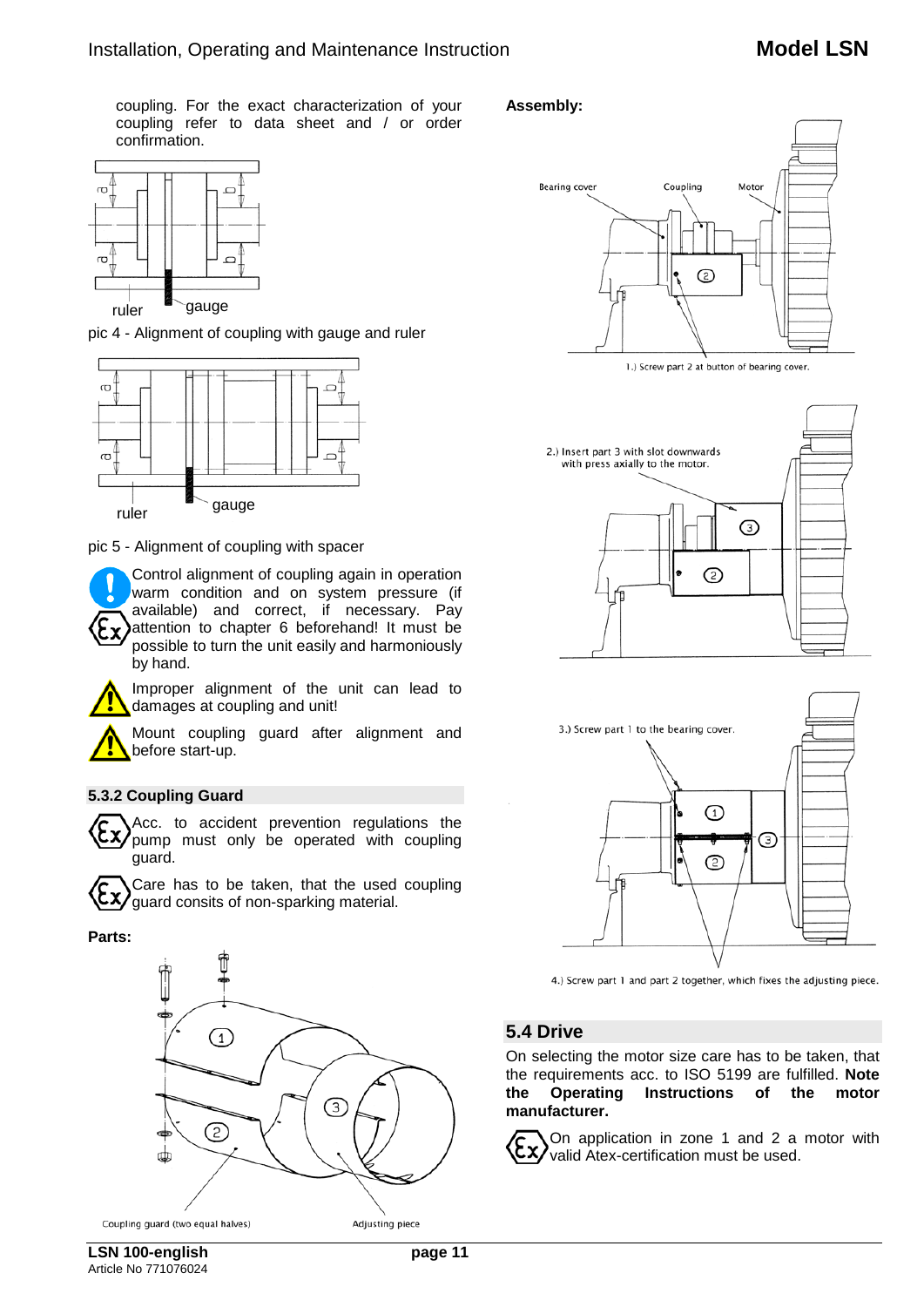## **5.5 Electric Connection**

Electrical connection work may only be carried out by an authorised professional. The rules and regulations valid for electrical technology, especially those concerned with safety measures, must be observed. The regulations of the national power supply companies operating in that area must also be observed.

Before starting work, check that the information on the motor name plate is the same as the local mains network. The power supply cable of the coupled drive motor must be connected up in accordance with the wiring diagram produced by the motor manufacturer. A protective motor switch must be provided.

# **6. Start-up, Operation, Shut down**

The plant may only be started up by people who are familiar with the local safety regulations and with these Operating Instructions (especially with the safety regulations and safety instructions given here).

## **6.1 Initial start-up**

Before starting up the pump, check, if the following points were controlled and carried out:

- If pump is oil lubricated, first open oil drain (GD) and drain off any liquid that may have collected (e.g. condensation). Close oil drain (GD) and fill oil as described in chapter 6.5.1.
- **For pumps with grease lubrication, no further** lubrication is needed before initial start-up.
- **Pump and suction pipe must be filled completely** with liquid when starting up.
- Turn pump unit once again by hand and check that it moves smoothly and evenly.
- Check that coupling guard is installed and that all safety devices are operational.
- Switch on any sealing, flushing or cooling devices that are provided. See data sheet for quantity and pressure.
- Open valve in suction /intake pipe.
- Set discharge side valve to approx. 25% of rated flow quantity. With pumps with a discharge branch rated width less than 200, the valve can remain closed when starting up.
- Secure, that unit is electrically connected acc. to all regulations and with all safety devices.
- Check direction of rotation by switching on and off briefly. It must be the same as the directional arrow on the bearing frame.

## **6.2 Switch on drive**

 Immediately (max. 10 seconds on 50 Hz resp. max. 7 seconds on 60 Hz currency feed) after reaching normal operating speed open discharge valve adjust the required operating point. The pumping data shown at the type plate resp. in the data sheet and / or the order confirmation must be



In areas endangered to explosion IEC 60079-14 must additionally be noticed for the electric installation.

Care must be taken that the base frame (2x M10-thread available for earthing screws) is earthed by means of corresponding measures.

The direction of rotation must only be checked when the pump is full. Dry running will cause damage to the pump.

## **5.6 Final Control**

Check alignment of coupling acc. to chapter 5.3.1 again. It must be possible to turn the unit easily by hand at the coupling.

met. Every change is only permitted after talking with the manufacturer!

Operation with closed valve in the suction and / or discharge piping is not permitted.

On starting-up without back-pressure, the backpressure must be produced through throttling at the discharge side. After reaching full backpressure open valve

In order that the shaft sealing can be monitored and maintained unhindered, no protection cover is provided in this area. Therefore special attention is required when pump is working (no long hair, loose clothes, a.s.o.).

Packing:

Packings need leakage for troublefree function (dropwise outlet of pumped medium). Adjust ample leakage in the beginning. Reduce that slowly during the first operating hours by continuously fastening of gland (see position "452" and "920.31" in sectional drawing) when pump is running. Assume 30-100 drops / minute as approx. value.



If pump does not reach attended head or if atypical sounds or vibrations do occur:



## **6.3 Restarting**

Basically, the same procedure should be followed as for starting up for the first time. However, there is no need to check the direction of rotation and the accessibility of the pump unit.

The pump should only be automatically restarted if it has been made sure that the pump has remained filled whilst stand by.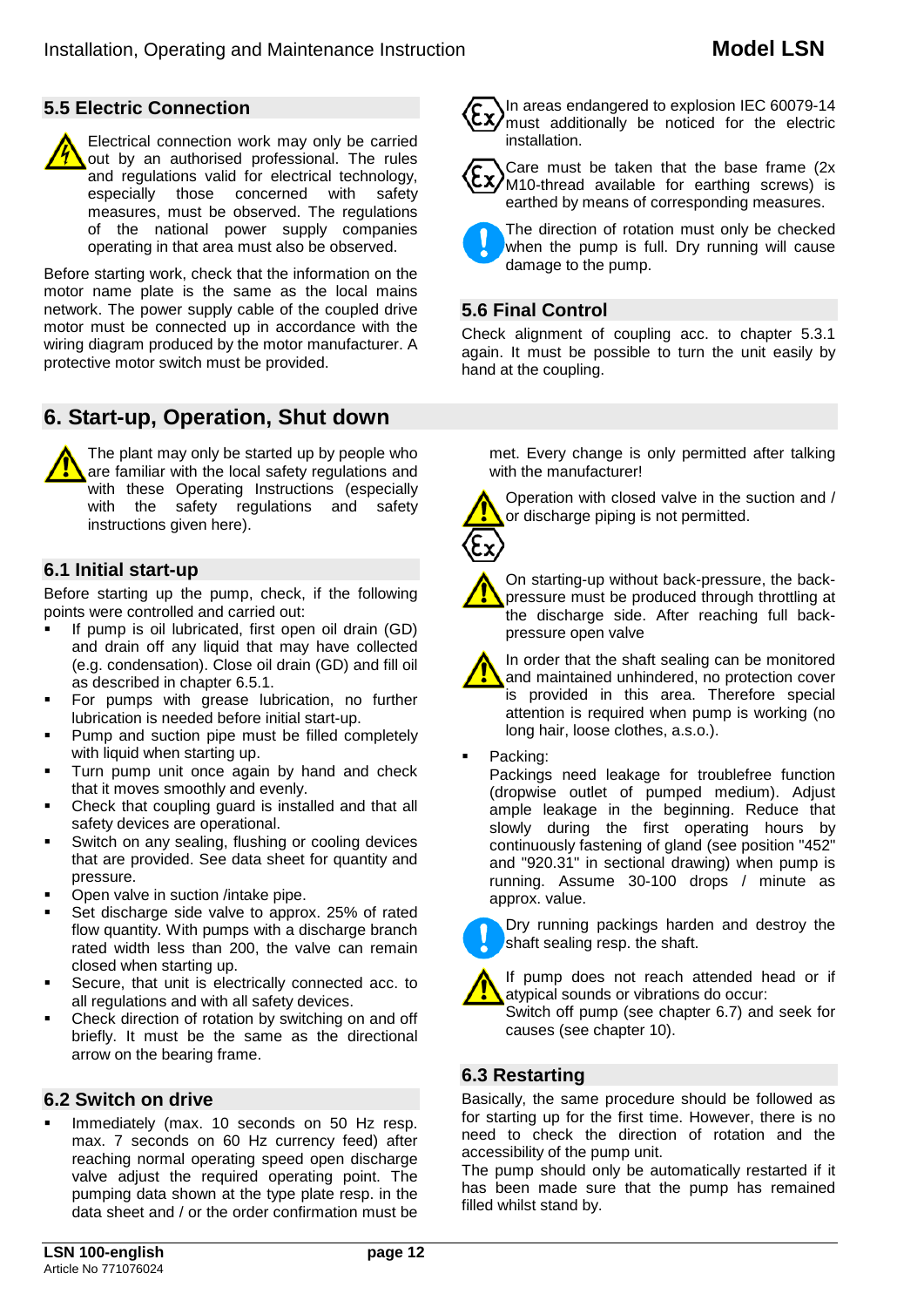Be particularly careful not to touch hot machine parts and when working in the unprotected shaft seal area. Remember that automatically controlled systems may switch themselves on suddenly at any time. Suitable warning signs should be affixed.

## **6.4 Limits of Operation**

The operating limits of the pump / unit regarding pressure, temperature, performance and speed are shown in the data sheet and / or order confirmation and must be observed under any circumstances!

- Do not exceed the output given on the motor name plate.<br>Avoid sudden
- changes in temperature (temperature shocks).
- The pump and motor should run evenly and without vibrations; check at least once a week.

#### **6.4.1 Flow min. / max.**

If no other data are given in the curves or data sheets, the following is valid:

 $Q_{min} = 0.1 \times Q_{BEP}$  for for short time operation  $Q_{min} = 0.3 \times Q_{BEP}$  for continuous operation  $Q_{\text{max}} = 1.2 \times Q_{\text{BFP}}$  for continuous operation \*)

 $Q_{BEP} =$  Flow in efficiency optimum  $*$ ) on condition that NPSH $_{\text{facility}}$  > (NPSH<sub>pump</sub> + 0,5 m)

#### **6.4.2 Abrasive Media**

On pumping liquids with abrasive components an increased wear at hydraulic and shaft sealing must be expected. The intervals of inspection should be reduced compared to the usual times.

#### **6.4.3 Permitted number of starts**

The permitted number of starts of the pump must not be exceeded, see diagram 6.



With electric motors, the permitted number of starts is given in the attached motor operating instructions. If two different figures are given, the lower figure is valid.

## **6.5 Lubrication of Bearings**

#### **6.5.1 Oil lubrication**

The bearing bracket must be filled up with oil. For quality of oil refer to chapter 7.4.1.

For qantity of oil refer to chapter 7.4.1. The pumps are delivered without oil filling!

#### **Oil level sight glass (standard design)**

Remove oil filling plug (637) and fill oil into the connection opening (GF1). Fill in oil up to the middle of the oil level sight glass (642) (pic 7). Keep level exactly. Overfilling leads to increased bearing temperature and possibly oil leakage. If oil level is too low this can cause shortcoming of lubrication.



#### **Constant level oiler (special design)**

- Supplied loose.
- Unscrew the reservoir from the main body (right threaded) and set aside.
- Seal the main body into the bearing bracket (330), through a PTFE sealing tape, at connection for constant level oiler (638). Tighten until threaded boss is in vertical position (picture 8).
- Remove the oil filling plug (637) (upper side of bearing bracket) and fill in oil through the connection opening (GF1), until the oil level reaches almost the middle of the oil level sight glass in the main body.
- Using a funnel, fill the reservoir (picture 8).
- Make sure that o-ring is on reservoir spout.
- Place thumb over reservoir spout, invert, and insert the spout into the internal threaded boss on the main body. Tighten reservoir (picture 8).
- Now the oil is flowing from the reservoir into the bearing chamber.
- Repeat filling till the reservoir stays full to  $2/3^{rd}$ .
- Refill oil as soon as the oil level falls below 1/3rd.



#### **6.5.2 Grease lubrication**

For quality of grease refer to chapter 7.4.2.

- For quantity of grease refer to chapter 7.4.2.
- The bearings are already filled with lithium based grease at the factory and are thus ready for use.
- The grease provided is suitable for a temperature range from -30° to +90°C (measured at surface of bearing bracket).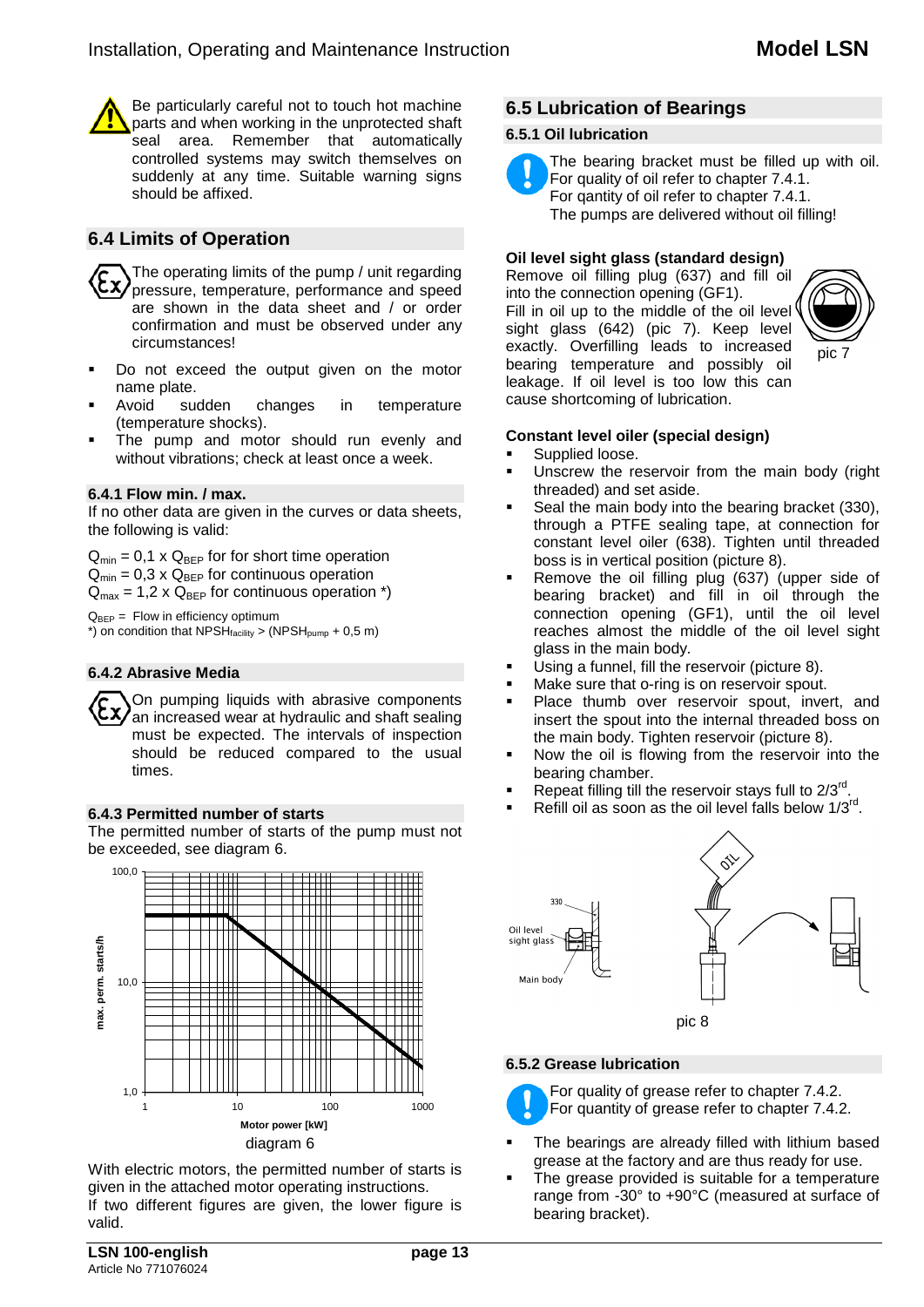- Re-lubrication via the two grease nipples (636).
- Bearing temperature (measured at bearing bracket) should lie max. 50°C over ambient temperature and must not exceed 90°C, control weekly at least. On grease lubrication the bearing temperature can temporarily be higher by 5-10°C after regreasing, till a possible surplus of grease in the bearings is cut.

## **6.6 Monitoring**

In areas endangered to explosion it is recommended to monitor the temperature of the bearings and the vibrations of the bearing bracket.

Regular monitoring and maintenance will extend the life of your pump or pump system*.*

- Check oil level at least once a week and top up if necessary.
- Check pump for leaks at least once a week.
- On packing, check quantity of leakage at least once a week (see chapter 6.2 section "Packing").
- Check the regulating and monitoring devices of any sealing, flushing or cooling systems once a week to ensure that they function properly. Outgoing cooling water should be handwarm.
- With double mechanical seals, monitor pressure and flow rate in mechanical seal area; check at least once a week.
- Pumps which are exposed to corrosive chemicals or to wear through abrasion must be inspected periodically for corrosion or wear and tear. The first inspection should be carried out after six months. All further inspection intervals should be determined on the basis of the state of the pump.

## **6.7 Shutting down**

- Close the valve in discharge pipe right before (max. 30 seconds) switching off the motor. This is not necessary if there is a spring-loaded check valve.
- Switch off motor (make sure it runs down quietly).
- Close the valve on suction side.
- Close auxiliary systems. Do not shut down cooling system until pump has cooled down.
- If there is any risk of freezing, empty pump, cooling areas and pipes completely.

# **7. Servicing, Maintenance**

## **7.1 General remarks**



Work should only be carried out on the pump or pump unit when it is not in operation. You must observe chapter 2.

Maintenance and servicing work must only be carried out by trained, experienced staff who

- If the pump also remains under operating conditions (pressure and temperature) when stationary, leave all sealing, flushing and cooling systems switched on.
- The shaft sealing must remain sealed if there is a risk of air being sucked in (in the event of supply from vacuum systems or parallel operation with shared suction pipe).

#### **6.8 Storage / longer periods of nonoperation**

#### **6.8.1 Storage of new pumps**

If the putting into operation shall happen a longer period after the delivery, we recommend the following measures for the storage of the pump:<br>Store pump at a dry place

- Store pump at a dry place.
- Rotate pump by hand at least once a month.

#### **6.8.2 Measures for longer putting out of operation**

Pump remains installed and in ready for operation:

 Test runs of 5 min. duration must be made in regular intervals. The span between the test runs is depending on the plant. However, it should be made once a week, at least.

#### **6.8.3 Longer periods of non-operation**



After long stationary periods, packings may have hardened; these must be replaced before start-up.

When starting up, follow the instructions for starting up for the first time (see chapter 6)!

#### **a) Filled pumps**

- Switch stand-by pumps on and immediately off again once a week. Possibly use as main pump.
- If the stand-by pump is at operating pressure and temperature, leave all sealing, flushing and cooling systems switched on.
- Replace oil or grease after 2 years.
- Stuffing box must be adjusted to maintain lubrication of the packing (e.g. do not over tighten).

#### **b) Drained pumps**

- Turn shaft at least 1x week (do not switch on because of dry running).
- Replace oil or grease after 2 years.



## **7.2 Mechanical seals**



Before opening the pump, it is essential that you note chapter 2 and chapter 8.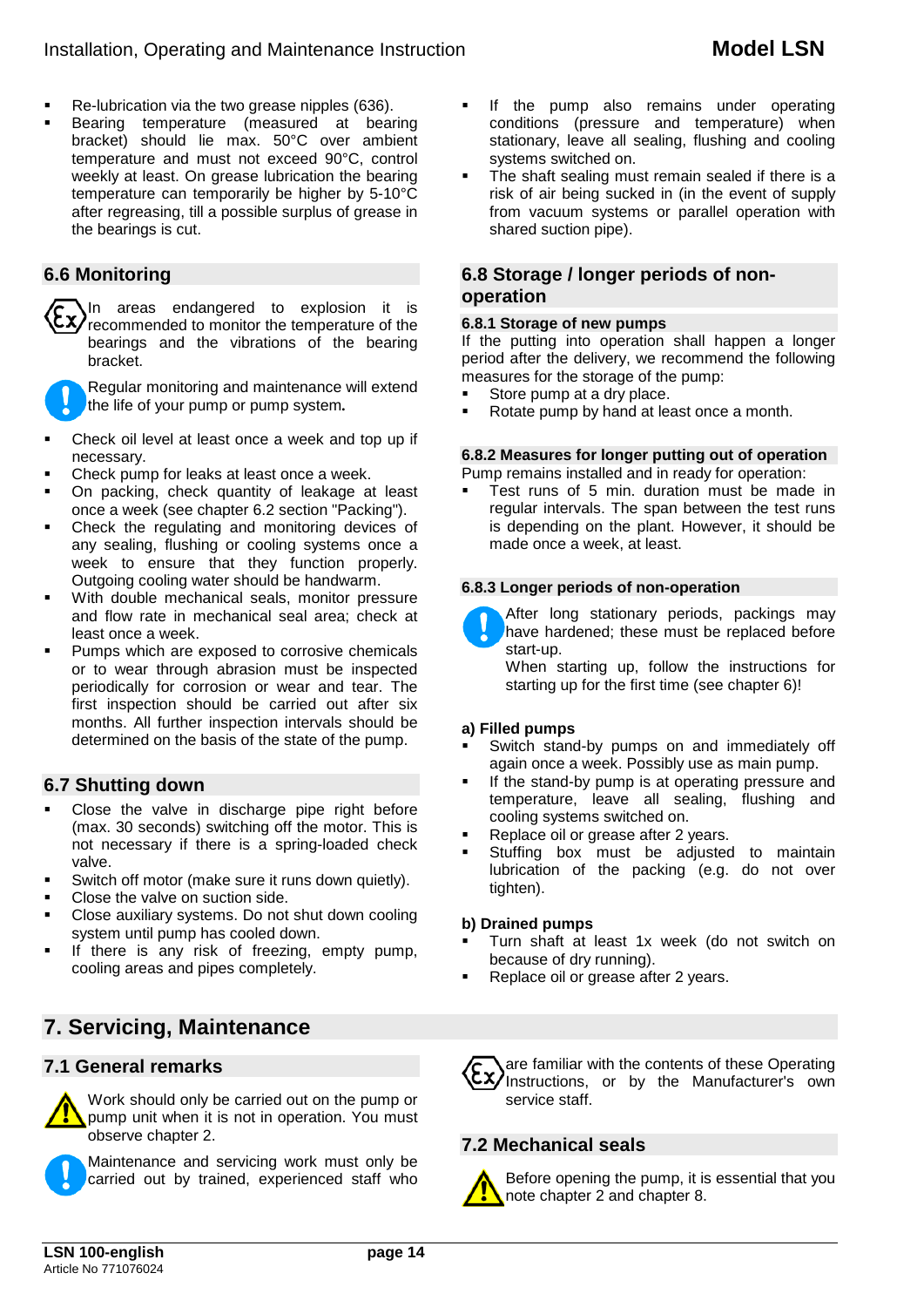If the liquid being handled leaks out at the mechanical seal, it is damaged and must be replaced.

Replacement of the mech. seal according to accompanying "Mounting Instructions for Shaft sealing".

## **7.3 Stuffing boxes**

Stuffing boxes require constant maintenance, see chapter 6.2 section "Stuffing box". If the leakage rate can no longer be set correctly, the packing is worn out and must be replaced in good time (increased wear on shaft sleeve). Replacement of stuffing boxes acc. to attached "Mounting Instructions for Shaft Sealing".

Because of the risk of accidents, addition of packing to pumps during operation or at operating pressure or temperature is strictly forbidden!

## **7.4 Lubrication and Change of Lubricant**

#### **7.4.1 Oil lubrication**

| Temperature at<br>bearing       | First oil change<br>after<br>operating hours | All further oil<br>changes<br>$after \dots$<br>operating hours |  |  |
|---------------------------------|----------------------------------------------|----------------------------------------------------------------|--|--|
| up to 60°C                      | 300                                          | 8760 *                                                         |  |  |
| $60^{\circ}$ C - $80^{\circ}$ C | 300                                          | 4000                                                           |  |  |
| 80°C - 100°C                    | 200                                          | 3000                                                           |  |  |

\*) at least 1x year

In plants endangered to explosion the oil changeing intervals must be kept under any circumstances!

#### **Oil changing**

- After the first ....... operating hours, drain oil (oil drain "GD" with drain plug 903.51) and flush with fresh oil. Clean oil drain plug and close oil drain again.
- Fill in new oil according to chapter 6.5.
- If the pump is left idle for a longer time, the oil should be changed after two years.



#### **Oil quality**

| Name                            | Lubricating oil<br>CLP46<br>DIN 51517 or<br>HD 20W/20 SAE |
|---------------------------------|-----------------------------------------------------------|
| Symbol acc. DIN 51502           |                                                           |
| Kinematic viscosity at 40°C     | 46 $\pm$ 4 mm <sup>2</sup> /s                             |
| Flash point (acc. to Cleveland) | $+175^{\circ}$ C                                          |
| Setting point (Pourpoint)       | $-15^{\circ}$ C                                           |
| Application temperature *)      | higher than                                               |
|                                 | permitted bearing                                         |
|                                 | temperature                                               |

\*) For ambient temperatures under -10°C an other suitable type of lubrication oil must be used.

Request required.

| Bearing bracket | Oil quantity in I |
|-----------------|-------------------|
|                 |                   |
|                 |                   |
|                 |                   |
|                 |                   |

#### **7.4.2 Grease lubrication**

#### **Re-greasing**

 Grease lubricated bearings with the possibility of re-greasing must be re-lubricated all 4000 operating hours, but at least 1x year. Clean lubricating nipples (636) first.

#### **Quality of grease lubricant ...**

... corresponding to NLGI GRADE 2

#### **Quantity of re-greasing (approx. value)**

| <b>Bearing bracket</b> | bearing at pump<br>side | bearing at drive<br>side           |  |  |  |
|------------------------|-------------------------|------------------------------------|--|--|--|
| 24                     | 9q/10cm <sup>3</sup>    | 14g / $16cm3$                      |  |  |  |
| 32                     | 13g / 15cm <sup>3</sup> | 20g / 22cm <sup>3</sup>            |  |  |  |
| ハつ                     | 18g/20cm <sup>3</sup>   | 33q/35cm <sup>3</sup>              |  |  |  |
| 48                     | $\overline{23q}/26cm^3$ | $\overline{42a/46cm}$ <sup>3</sup> |  |  |  |

 If the pump is left non-operational for a longer time, the grease in the bearings should be changed after 2 years.

## **7.5 Coupling**

Check the clearance in the coupling components regularly approx. every 1000 operating hours, but at least 1x year, the radial clearance in the coupling parts must be checked.

For couplings with rubber pads the following applies: Unless a clearance in the couplings is necessary, the coupling pads may wear out to approximately ¼ of their usual thickness, before they have to be changed. To measure the clearance in the coupling place a mark on the O.D. of each coupling hub (see following pic). Then fixing one hub, turn the opposite hub as far as possible. Then measure the distance  $(\Delta S_{\vee})$ between the marks of the coupling. If this measure exceeds the value given in the chart, the packings must be replaced. They must be replaced in sets.



If wear is heavy, it must be assumed that the motor is not properly aligned with the pump or that the distance between the coupling sections has changed. Replace worn elements and reinstall or adjust coupling, as described in chapter 5.3.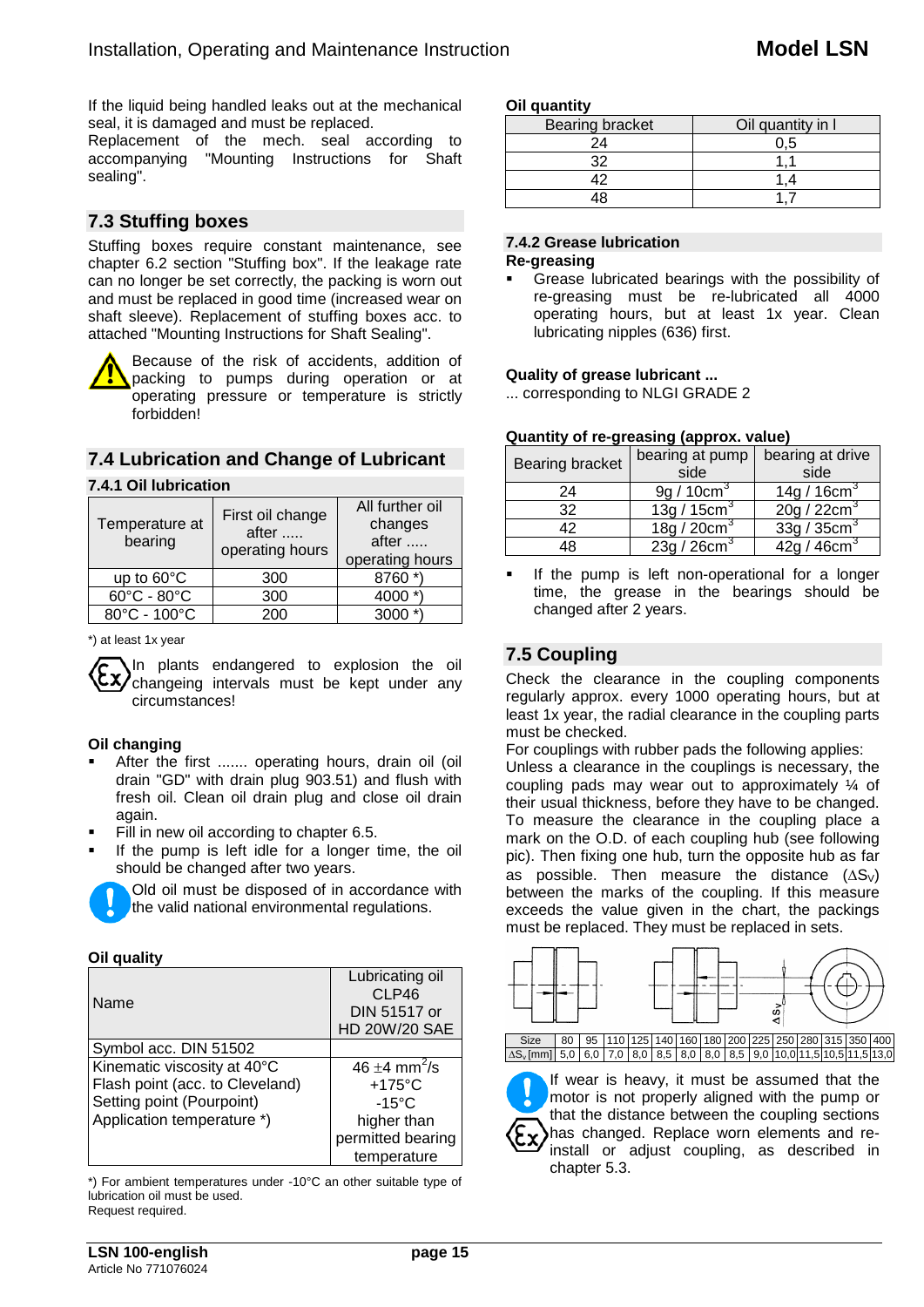## **7.6 Cleaning of pump**

The pump must not be cleaned with pressurised water - water will get into the bearings.

 Dirt on the outside of the pump has an adverse effect on transmission of heat. The pump should

# **8. Dismantling and repair of pump**

## **8.1 General remarks**

Repair to the pump or pump system may only be carried out by authorised skilled personnel or by the manufacturer´s specialist staff.



When disassembling the pump pay attention to chapter 2 and chapter 4.1.

For mounting and repair you can order specialized personnel if you want.



- Before the disassembly the pump has to be secured in such a way, that it can´t be started.
- The pump casing must be drained and without pressure.
- All locking devices in the suction- and dischargepipe must be closed.
- All parts must have taken on the temperature of the environment.

Secure disassembled pumps, units or single parts against tipping over or rolling off.



While disassembling the pump use of an open flame (blowlamp, etc.) only, when there is no danger of setting fire, cause an explosion or cause injurious vapours.

Never apply heat to remove the impeller nut. Use of heat may result in severe physical injury and property damage.



Use original spare parts only. Pay attention to the right materials and the matching design.

## **8.2 General**



Carry out disassembly and mounting according to the appropriate sectional drawing. You will only need common tools.

therefore be cleaned with water at regular intervals (depending on the degree of dirt).

- Radial-Shaft sealings (421.41 and 421.51) are not completely free from leakage. Impurities could cause leakage at the shaft sealing area of the frame. Therefore wipe off impurities with a rag from time to time.
- Replace dirty oil level sight glass (642).

Before disassembly check if required parts are ready. Disassemble the pump only so far, as required for the replacement of the repair part.

## **8.3 Disassembly of Back Pull Out Assembly**

The Back Pull Out Assembly includes all parts of the pump except the volute casing (102V). As the pumps are constructed for process design the volute casing (102V) can stay on the base frame and in the pipes, unless the volute casing itself must be repaired.<br>• Drain volute casing (102V) through the drain

- Drain volute casing (102V) through the drain plug (912.11).
- Unscrew pipe unions of all flush- and coolingwater-pipes and drain lubrication oil from bearing bracket (330) via the screwed plug (903.51).
- Remove coupling guard.
- Remove spacer of the spacer type coupling.
- **Loosen screws for support foot (183) from the** base frame.
- Hang the Back Pull Out Assembly onto a lifting device, so that it won´t sink down or press into the volute casing during the dismounting. Example see picture 9 for lifting recommendations.



pic 9

- Loosen hexagen head bolt (901.11) from the casing.
- Using the jack screws provided (901.42), separate the Back Pull Out Assembly from the casing.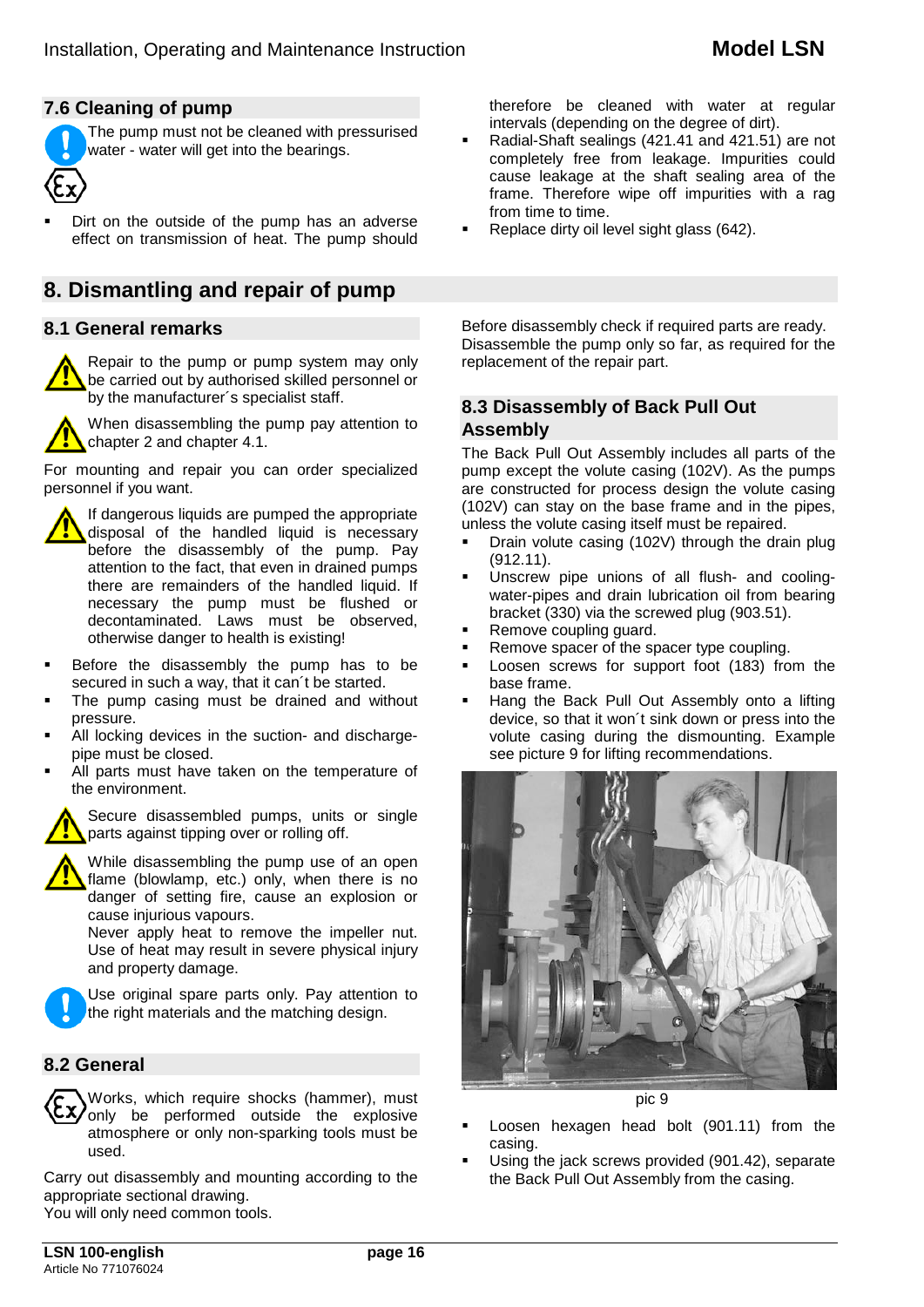## **8.4 Removal of Impeller**



- If the impeller has back vanes check the axial clearance "a" between the impeller (230) and casing cover (161) before you continue the dismounting. Refer to sect. 8.7.1.
- Loosen impeller nut (922) (right threaded) by fixing the rotor at the coupling end.
- Draw off the impeller (230) with two screw drivers or pry bars (picture 10). Remove key (940.31).



pic 10



Be sure to locate pry bars under impeller vanes to prevent damage to the impeller.

 For further dismounting the Back Pull Out Assembly should be placed in the vertical position (with vertical shaft, see picture 11). Attention: Precautions should be taken to prevent the Back Pull Out Assembly from tipping!



pic 11

# **8.5 Removal of Shaft Sealing**

- Before you remove casing cover notice "Mounting Instructions for Shaft Sealing".
- Unfasten hexagonal nut (902.32) (not available on all pump sizes) and take casing cover (161) out of bearing bracket (344).

#### **8.6 Removal of Bearing**

 Remove coupling with a coupling puller (picture 12), remove coupling key (940.52).



 Remove the flinger (507) axially by using 2 screw drivers (see pic 13).



pic 13

- Loosen hexagen head bolt (901.41). Remove the bearing bracket lantern from bearing bracket (330).
- Dismount circlip (932.51). Therefore you need a snap ring plier acc. to DIN 5256-C.

| <b>Bearing</b> | required snap ring | length i (min.) of |  |  |  |
|----------------|--------------------|--------------------|--|--|--|
| bracket        | plier              | snap ring plier    |  |  |  |
| 24             | size 94/C 40       | 200 <sub>mm</sub>  |  |  |  |
| 32, 42         | size 94/C 85       | 250mm              |  |  |  |
| 48             | Größe 94/C 85      | 300 <sub>mm</sub>  |  |  |  |

- Remove shaft (210) including anti-friction bearing (320.51 and 320.52) and bearing nut (923.51) from the bearing bracket (330).
- Remove the bearing nut (923.51). The bearing nut is right hand threaded and self locking. It can be reused 5 times if it is handled appropriately.
- Remove the anti-friction bearing (320.51 and 320.52) from the shaft (210) using a hydraulic press or a bearing puller.

## **8.7 Reconditioning**

After disassembly all parts must be cleaned and checked for wear carefully. Worn or damaged parts must be replaced by new parts (spare parts).

When reassembling the pump it is recommended to replace all seals.

All PTFE-sealing elements and graphite sealings are intended for being used only once.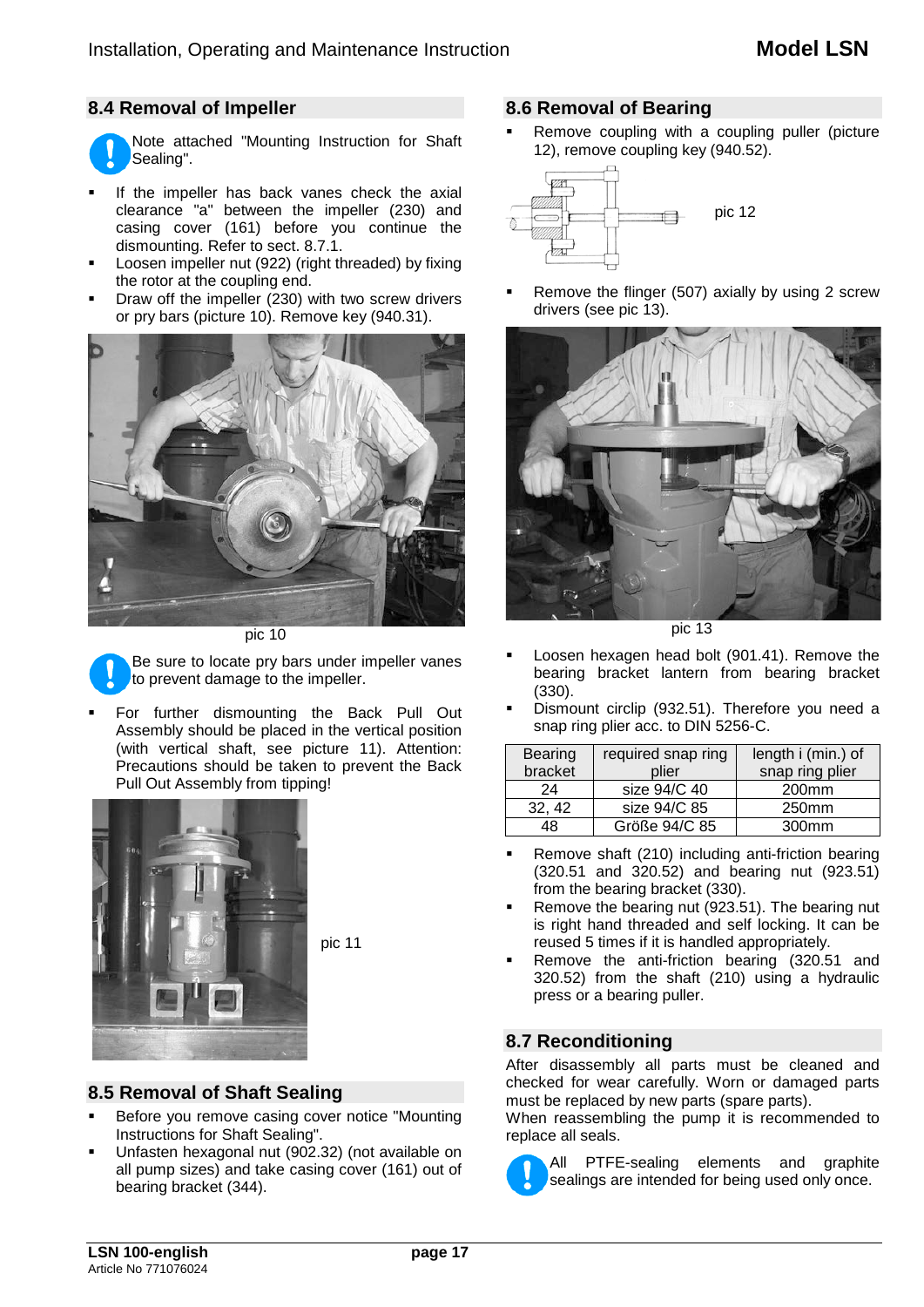In most cases it make sense, if damaged absolutely necessary, to renew the mechanical seal and the bearings.

Deposits on the impeller (230), in the volute casing (102V) or on the casing cover must be removed.

#### **8.7.1 Clearance at impeller**



#### Drive side of impeller

Only for pump sizes 161 100-65-315 125-80-315 502 31 125-80-400 230 Ontion) 125-100-315 125-100-400 150-125-315 150-125-400 200-150-315 200-150-400

| Nominal diameter D (mm) |             | 60<br>68 | 85          | 100<br>120<br>135 | 155<br>175 | 220  |      |  |
|-------------------------|-------------|----------|-------------|-------------------|------------|------|------|--|
| Radial                  | new         | min.     | 0.15        | 0.17              | 0.20       | 0.22 | 0,25 |  |
| clearance s             |             | max.     | 0,19        | 0,22              | 0.24       | 0.27 | 0,30 |  |
| (mm)                    | wear limits |          | 0,78        | 0,85              | 0.90       | 1.05 | 1,15 |  |
| Axial                   | new         |          | $0.8 - 1.2$ |                   |            |      |      |  |
| clearance a<br>(mm)     | wear limits |          | max. 1.7    |                   |            |      |      |  |

When the wear limits has been reached or  $\langle \xi \chi \rangle$  exceeded, the worn parts must be replaced.

For volute casings (102V) with a wear ring (502.11) and cover casings (161) with a wear ring (502.31) there are the following possibilities to restore the correct clearance:

- a) Renew impeller (230) and wear ring. Then the original measures are restored.
- b) A customized wear ring (bored to fit) can be supplied to avoid replacement of the impeller. Please contact factory for details.

When volute casing (102V) or casing cover (161) without wear ring must be repaired, a wear ring can be installed to renew pump performance. Remachining of the volute casing and /or casing cover is required. Please contact the factory for details and assistance.

## **8.8 Mounting**

Re-assemble the pumps using the reverse order of steps as completed for pump disassembly. However the following observations should be considered:

- Pay attention to the utmost cleanliness when reassembling the pump.
- For tight tolerances, e.g. between shaft sleeve (433) and shaft (210) or impeller (230) and shaft

(210), as well as thread, use a suitable anti-galling compound (e.g. Molykote/Never-Seeze), so that the assembly and the next disassembly will be easier.



 Screws should be tightened, with the following torque:

|                  | <b>Screw</b>    | Screw torque in Nm |             |  |  |
|------------------|-----------------|--------------------|-------------|--|--|
| Location         | <b>Size</b>     | Lubricated         | Dry threads |  |  |
|                  |                 | threads            |             |  |  |
|                  | M <sub>12</sub> | 35                 | 50          |  |  |
| Casing screws    | M16             | 105                | 150         |  |  |
|                  | M20             | 210                | 305         |  |  |
|                  | M <sub>10</sub> | 35                 | 50          |  |  |
| All other screws | M12             | 60                 | 90          |  |  |
|                  | M16             | 150                | 220         |  |  |

- **Before mounting the second bearing on the shaft** push in the circlip (932.51) between the two bearings.
- Before mounting new bearings, warm them up to 80°C in an oil bath or using a bearing heater. If necessary use a tube to force the inner ring onto the shaft by gentle taps with a hammer. Hold the outer ring to avoid vibrations of the balls.
- When bolting together the bearing bracket (330) with the bearing bracket lantern (344) and the bearing bracket lantern with the volute casing (102V), screws should be positioned in the centre of the drilled holes. Failure to do so could result in improper oil setting.
- Push the flinger (507) onto the shaft (210) till it rests axially against the shoulder of the shaft. Between flinger (507) and Bearing bracket lantern (344) there must remain a clearance of at least 0,7 mm.
- If necessary you can use a driver for mounting (see picture 14).



- Do not use excessive force.
- For mounting of the shaft sealing (packing or mechanical sealing) see separate description "Mounting Instruction of Shaft Sealing" and chapter 8.5.
- For impellers with back vanes the axial clearance between the back vanes and the casing cover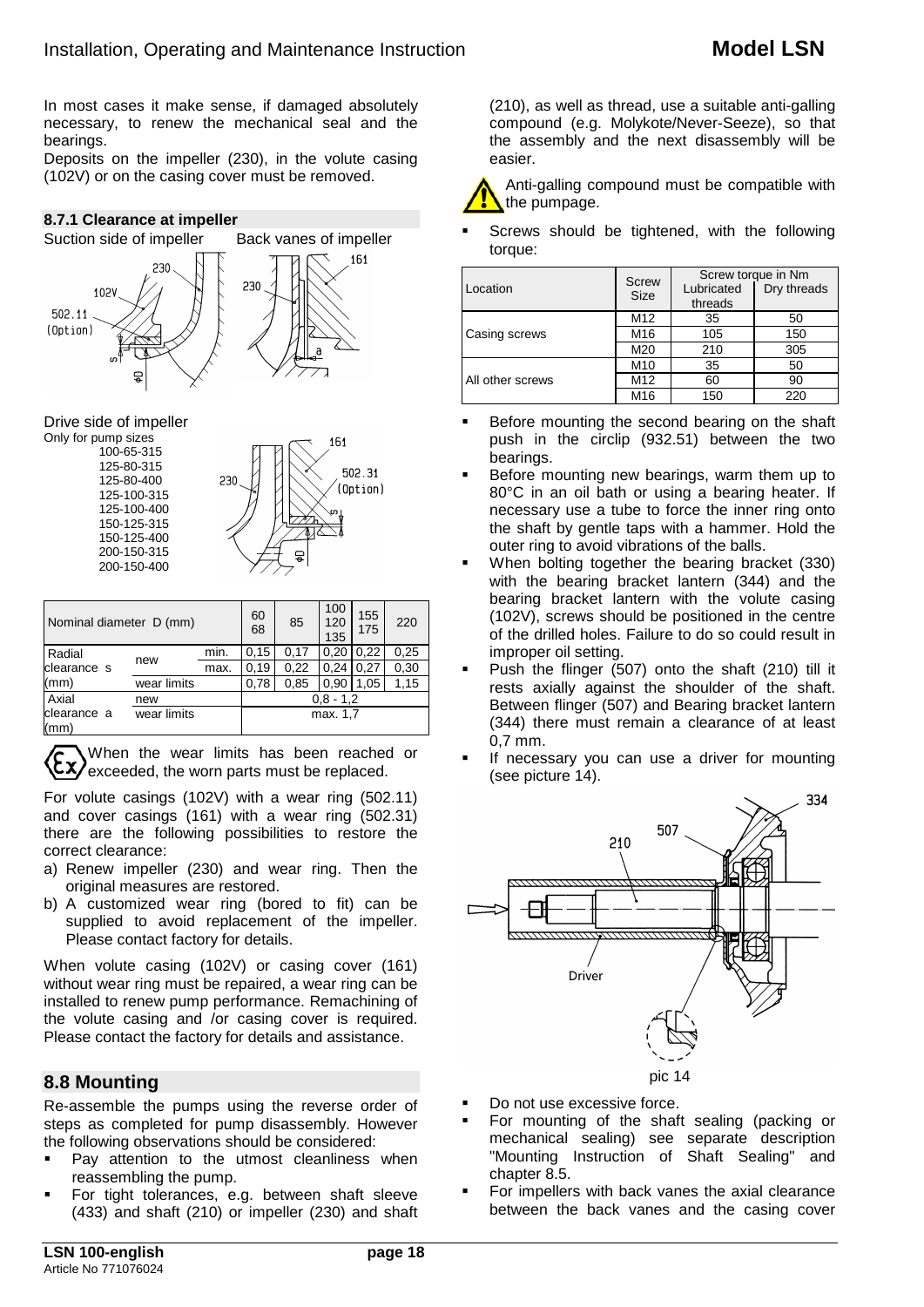(161) should be checked after mounting the impeller (230) and tightening the impeller nut (922) (see chapter 8.7.1).

 After the mounting of the back pull out assembly, and its assembly into the volute casing, turn the shaft and control the free moving of the pump in this way. The shaft sealings will cause slightly resistance when turning, but there must not be any contact between metal parts.

# **9. Recommended Spare Parts, Spare Pumps**

## **9.1 Spare Parts**

Spare parts should be selected to last for two-years continuous operation. If no other guidelines are applicable, we recommend that you stock the number of parts listed below (in accordance with DIN 24296).

|                                                                                      | Number of pumps        |    |                |                |                |     |        |
|--------------------------------------------------------------------------------------|------------------------|----|----------------|----------------|----------------|-----|--------|
|                                                                                      | (incl. stand-by pumps) |    |                |                |                |     |        |
|                                                                                      | 2                      | 3  | 4              | 5              | 6/7            | 8/9 | $10/+$ |
| <b>Spare Parts</b>                                                                   | Number of Spare Parts  |    |                |                |                |     |        |
| Impeller                                                                             | 1                      |    |                | 2              | 2              | 2   | 20%    |
| Wear ring                                                                            | 2                      | 2  | 2              | 3              | 3              | 4   | 50%    |
| Shaft with key and nuts                                                              | 1                      | 1  | 1              | $\overline{2}$ | $\overline{2}$ | 2   | 20%    |
| <b>Ball Bearing</b><br>set                                                           | 1                      | 1  | 2              | 2              | 2              | 3   | 25%    |
| Shaft sleeve                                                                         | 2                      | 2  | 2              | 3              | 3              | 4   | 50%    |
| Lantern ring                                                                         | 1                      | 1  | 2              | $\overline{2}$ | $\overline{2}$ | 3   | 30%    |
| Packing ring                                                                         | 16                     | 16 | 24             | 24             | 24             | 32  | 100%   |
| Joints for pump casing<br>sets                                                       | 4                      | 6  | 8              | 8              | 9              | 12  | 150%   |
| other joints<br>sets                                                                 | 4                      | 6  | 8              | 8              | 9              | 10  | 100%   |
| Mech. Seals<br>set                                                                   | 1                      | 1  | $\overline{2}$ | 2              | $\overline{2}$ | 3   | 25%    |
| Bearing (lantern with<br>bearing bracket,<br>complete with shaft,<br>bearings, aso.) |                        |    |                |                |                |     | 2      |

To ensure optimum availability, we recommend that suitable quantities of spare parts are held in stock, especially if these are made from special materials and in the case of mechanical seals, because of the longer delivery times.

# **10. Faults - Causes and Solutions**

The following notes on causes of faults and how to repair them are intended as an aid to recognising the problem. The manufacturer's Customer Service Department is available to help repair faults that the operator cannot or does not want to repair. If the operator repairs or changes the pump, the design data on the Data Sheet and chapter 2 of these Operating Instructions should be particularly taken into account. If necessary, the written agreement of the manufacturer must be obtained.

 Before starting the pump check alignment of the coupling. This can be dropped on pumps with spacer coupling, if pump casing and motor were not disassembled.

Before starting the pump do not forget to fill in oil!

Before starting the pump do not forget to install and connect all security devices.

#### **Spare Parts Order**

When ordering spare parts, please supply the following information:

- Type:
- S/N (Order No.): \_\_\_\_\_\_\_\_\_\_\_\_\_\_\_\_\_\_\_\_\_\_\_\_\_\_\_\_\_\_\_\_\_\_\_\_\_\_\_\_\_\_\_\_\_\_\_\_\_\_\_\_
- Part name:
- Sectional Drawing

All the information is given in the data sheet and the relevant sectional drawing.



Store spare parts in dry and clean rooms!

## **9.2 Stand-by pumps**

It is essential that a sufficient number of standby pumps are kept ready for use in plants where failure of a pump could endanger human life or cause damage to property or high costs. Regular checks should be carried out to ensure that such pumps are always ready for use (see chapter 6.8).



Store stand-by pumps according to chapter 6.8.